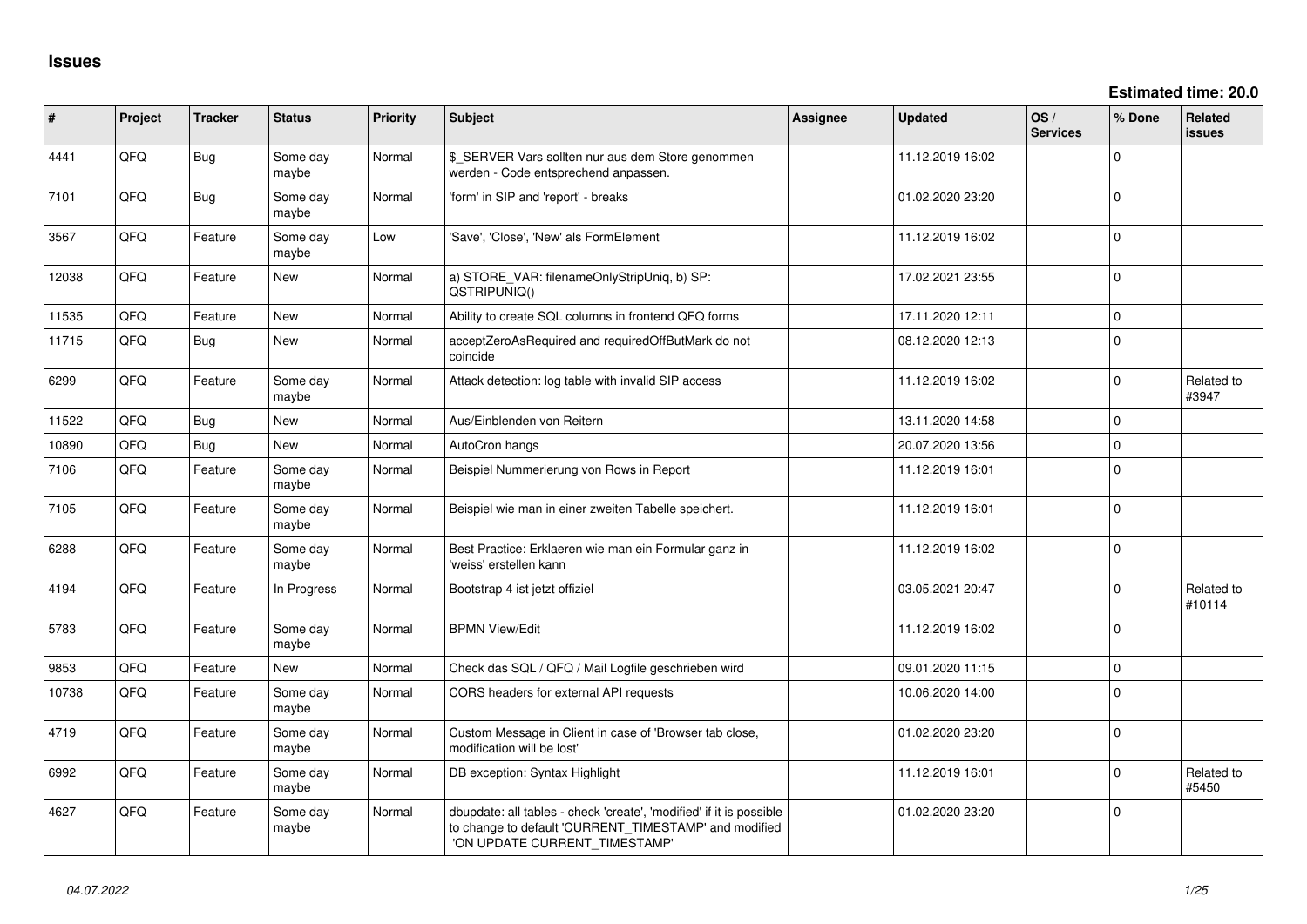| #     | Project | <b>Tracker</b> | <b>Status</b>     | <b>Priority</b> | Subject                                                                                                                                                  | Assignee | <b>Updated</b>   | OS/<br><b>Services</b> | % Done      | Related<br>issues    |
|-------|---------|----------------|-------------------|-----------------|----------------------------------------------------------------------------------------------------------------------------------------------------------|----------|------------------|------------------------|-------------|----------------------|
| 5850  | QFQ     | Feature        | Some day<br>maybe | Normal          | Deployment: In QFQ Doc best practice fuer zeitgemaesses<br>Deployment beschreiben                                                                        |          | 01.02.2020 23:20 |                        | $\Omega$    |                      |
| 7100  | QFQ     | Feature        | Some day<br>maybe | Normal          | Download: log access, max downloads, time limit                                                                                                          |          | 01.02.2020 23:19 |                        | 0           |                      |
| 11195 | QFQ     | Bug            | New               | Low             | Dynamic Update: Note not updated if new text is empty<br>(v20.4)                                                                                         |          | 25.09.2020 11:14 |                        | 0           |                      |
| 6083  | QFQ     | Feature        | Some day<br>maybe | Normal          | Dynamic Update: Value Check via SQL                                                                                                                      |          | 11.12.2019 16:02 |                        | $\mathbf 0$ |                      |
| 5893  | QFQ     | Feature        | Some day<br>maybe | Normal          | Edit on double-click                                                                                                                                     |          | 01.02.2020 23:19 |                        | $\mathbf 0$ | Related to<br>#5894  |
| 10759 | QFQ     | Bug            | New               | Normal          | emptyMeansNull - Feld falsch aktualisiert                                                                                                                |          | 12.11.2020 23:45 |                        | $\mathbf 0$ |                      |
| 10874 | QFQ     | Feature        | New               | Normal          | Erstellen eines Foreign Keys in der Tabelle "FormElement"                                                                                                |          | 13.07.2020 10:11 |                        | 0           |                      |
| 10324 | QFQ     | Bug            | New               | Normal          | Excel Export mit Template funktioniert nur, wenn Template<br>vor uid kommt                                                                               |          | 30.03.2020 11:20 |                        | $\Omega$    | Related to<br>#10257 |
| 4536  | QFQ     | Feature        | Some day<br>maybe | Normal          | FE upload: problem with delete if mutliple uploads an<br>FE.name="                                                                                       |          | 01.02.2020 23:20 |                        | $\mathbf 0$ |                      |
| 5877  | QFQ     | Bug            | Some day<br>maybe | Normal          | FE.type=note:bsColumn strange behaviour                                                                                                                  |          | 01.02.2020 23:19 |                        | $\Omega$    |                      |
| 4444  | QFQ     | Feature        | Some day<br>maybe | Normal          | FE.type=upload: detect mime type                                                                                                                         |          | 11.12.2019 16:02 |                        | $\Omega$    | Related to<br>#4303  |
| 5923  | QFQ     | Feature        | Some day<br>maybe | Normal          | fillStoreSystemBySqlLate                                                                                                                                 |          | 01.02.2020 23:19 |                        | $\Omega$    |                      |
| 3880  | QFQ     | Feature        | Some day<br>maybe | Normal          | Form 'Form': anlegen einer Tabelle                                                                                                                       |          | 14.01.2021 10:12 |                        | $\mathbf 0$ |                      |
| 3879  | QFQ     | Feature        | Some day<br>maybe | Normal          | Form 'FormElement': Beim Feld 'name' rechts in der Notiz<br>einen Link einblenden - a) aktuelle Definition anzeigen, b)<br>Spalte in der Tabelle anlegen |          | 11.12.2019 16:03 |                        | 0           |                      |
| 3878  | QFQ     | Feature        | Some day<br>maybe | Normal          | Form 'FormElement': Spalte 'name' typeAhead mit<br>Spaltennamen der Primarytable.                                                                        |          | 11.12.2019 16:03 |                        | 0           |                      |
| 10763 | QFQ     | Feature        | New               | Normal          | form accessed and submitted despite logout?                                                                                                              |          | 16.06.2020 11:43 |                        | 0           |                      |
| 11716 | QFQ     | Feature        | <b>New</b>        | Normal          | Form an beliebiger Stelle im Report anzeigen                                                                                                             |          | 09.12.2020 09:47 |                        | $\mathbf 0$ |                      |
| 4443  | QFQ     | Feature        | Some day<br>maybe | Normal          | Form: multiple secondary tables                                                                                                                          |          | 01.02.2020 23:20 |                        | $\mathbf 0$ |                      |
| 12156 | QFQ     | Feature        | New               | Normal          | Form: Optional disable 'leave page'                                                                                                                      |          | 03.05.2021 20:45 |                        | 0           |                      |
| 7278  | QFQ     | Feature        | Some day<br>maybe | Normal          | Form: Wert vordefinieren der immer gesetzt wird                                                                                                          |          | 02.05.2021 09:27 |                        | 0           |                      |
| 6515  | QFQ     | Feature        | Some day<br>maybe | Normal          | Formular: Felder dynamisch ein/ausblenden                                                                                                                |          | 11.12.2019 16:02 |                        | 0           |                      |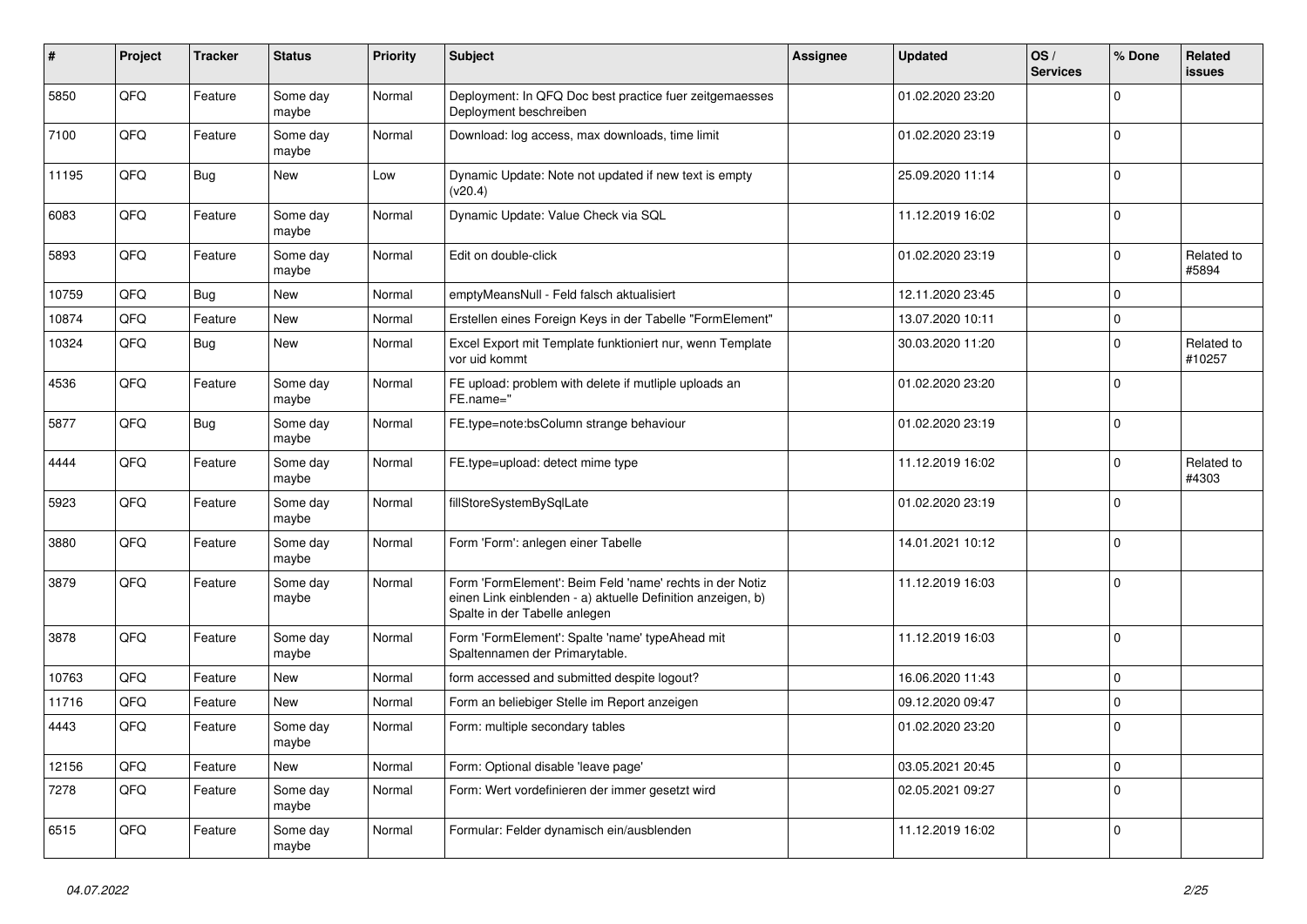| ∦     | Project | <b>Tracker</b> | <b>Status</b>     | <b>Priority</b> | Subject                                                                                                | Assignee | <b>Updated</b>   | OS/<br><b>Services</b> | % Done      | Related<br><b>issues</b>                    |
|-------|---------|----------------|-------------------|-----------------|--------------------------------------------------------------------------------------------------------|----------|------------------|------------------------|-------------|---------------------------------------------|
| 9126  | QFQ     | Bug            | Some day<br>maybe | Normal          | hidden Form elements are present in page source                                                        |          | 02.01.2021 18:41 |                        | $\Omega$    |                                             |
| 2950  | QFQ     | Feature        | Some day<br>maybe | Normal          | Inhalt QFQ Records als File                                                                            |          | 11.12.2019 16:03 |                        | 0           |                                             |
| 1510  | QFQ     | Feature        | Some day<br>maybe | Normal          | jquery von google laden, falls das nicht geht lokal                                                    |          | 11.12.2019 16:03 |                        | $\mathbf 0$ |                                             |
| 3617  | QFQ     | Feature        | Some day<br>maybe | Normal          | Load javascripts at bottom                                                                             |          | 11.12.2019 16:02 |                        | $\mathbf 0$ |                                             |
| 4433  | QFQ     | Feature        | Some day<br>maybe | Normal          | Log when SIP will be destroyed by QFQ for any (security)<br>reason                                     |          | 01.02.2020 23:20 |                        | $\mathbf 0$ | Related to<br>#4432,<br>Related to<br>#5458 |
| 4439  | QFQ     | Feature        | Some day<br>maybe | Normal          | Log: report all actions fired by an FE Element, incl. the<br>original directive (slaveld, sqllnsert, ) |          | 01.02.2020 23:20 |                        | $\Omega$    | Related to<br>#4432,<br>Related to<br>#5458 |
| 4974  | QFQ     | Feature        | Some day<br>maybe | Normal          | Long polling - inform all listening clients of changes                                                 |          | 11.12.2019 16:02 |                        | 0           |                                             |
| 5455  | QFQ     | Feature        | Some day<br>maybe | Normal          | Mail Redirects grld abhaengig                                                                          |          | 01.02.2020 23:20 |                        | $\mathbf 0$ |                                             |
| 4440  | QFQ     | Feature        | Some day<br>maybe | Normal          | Manual.rst: explain how to. expand PHP Session to 4h                                                   |          | 11.12.2019 16:02 |                        | $\mathbf 0$ |                                             |
| 7104  | QFQ     | Feature        | Some day<br>maybe | Normal          | Manual: hint about escaping if '\r' appears in mail body                                               |          | 11.12.2019 16:01 |                        | $\mathbf 0$ |                                             |
| 12039 | QFQ     | Feature        | New               | Normal          | Missing htmlSpecialChar() in pre processing on form submit                                             |          | 18.02.2021 00:09 |                        | $\Omega$    | Related to<br>#14320                        |
| 4027  | QFQ     | Feature        | Some day<br>maybe | Normal          | Missing: orange 'check' / 'bullet'                                                                     |          | 11.12.2019 16:03 |                        | $\Omega$    |                                             |
| 4626  | QFQ     | Feature        | Some day<br>maybe | Normal          | Mobile View: 'classBody=qfq-form-right' makes no sense                                                 |          | 01.02.2020 23:20 |                        | 0           |                                             |
| 3646  | QFQ     | Feature        | Some day<br>maybe | Normal          | Moeglichkeit HTML Tags in Reports auszugeben (zu<br>enkodieren: htmlspecialchars)                      |          | 11.12.2019 16:02 |                        | $\Omega$    | Related to<br>#14320                        |
| 6084  | QFQ     | Feature        | Some day<br>maybe | Normal          | New escape type: 'D' - convert date                                                                    |          | 01.02.2020 23:19 |                        | $\mathbf 0$ |                                             |
| 4446  | QFQ     | Feature        | Some day<br>maybe | Normal          | New FE get same feldContainerId as last modifed FE                                                     |          | 01.02.2020 23:20 |                        | 0           |                                             |
| 7229  | QFG     | Feature        | Some day<br>maybe | Normal          | New FormElement.type: Button                                                                           |          | 01.02.2021 12:32 |                        | 0           |                                             |
| 4546  | QFQ     | <b>Bug</b>     | Some day<br>maybe | Normal          | NH: SIP storage is destroyed                                                                           |          | 01.02.2020 23:20 |                        | 0           |                                             |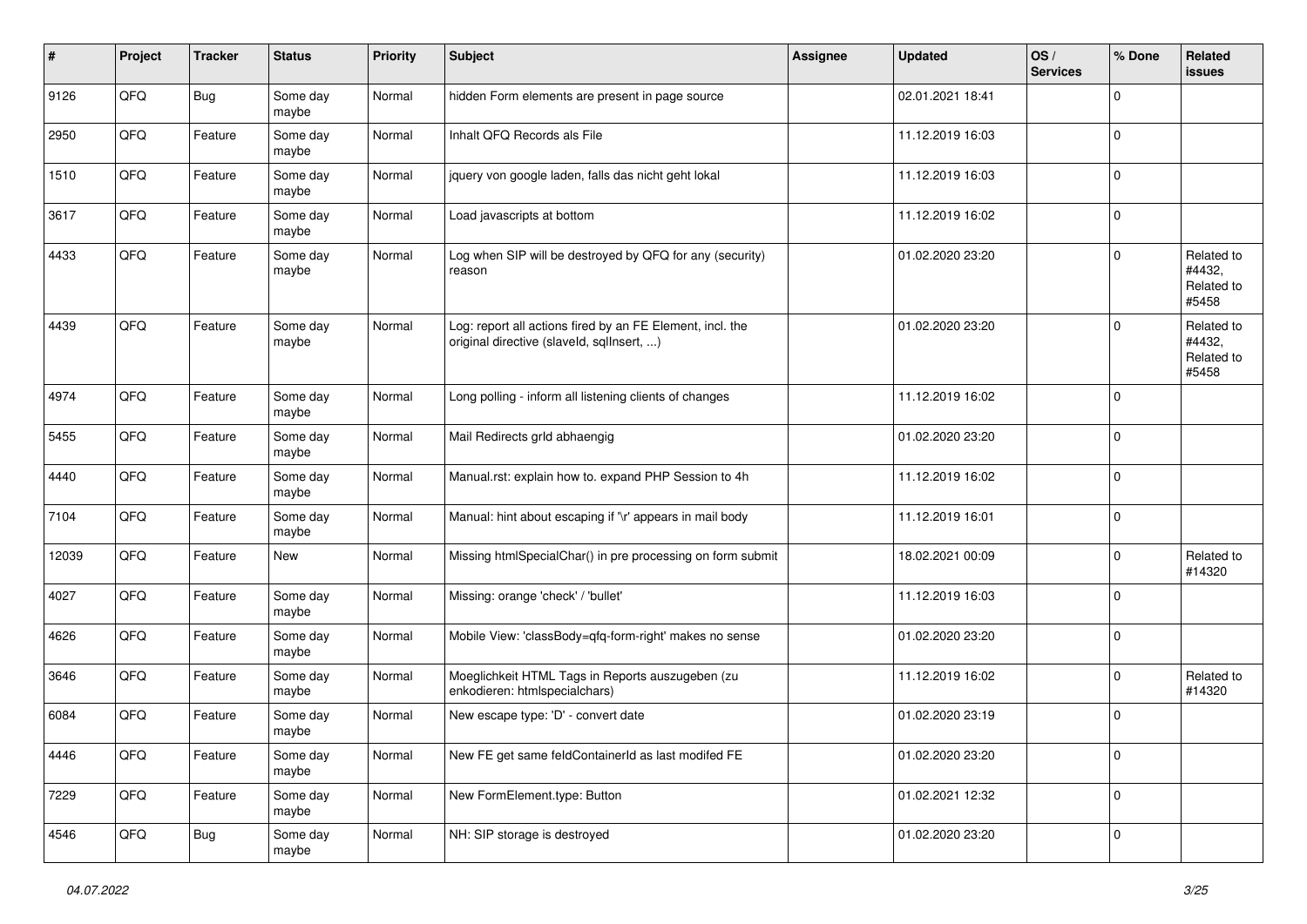| #     | Project | <b>Tracker</b> | <b>Status</b>     | Priority | Subject                                                                                                      | Assignee | <b>Updated</b>   | OS/<br><b>Services</b> | % Done   | Related<br><b>issues</b> |
|-------|---------|----------------|-------------------|----------|--------------------------------------------------------------------------------------------------------------|----------|------------------|------------------------|----------|--------------------------|
| 10384 | QFQ     | Feature        | New               | Normal   | Parameter Exchange QFQ Instances                                                                             |          | 07.05.2020 09:38 |                        | $\Omega$ |                          |
| 3495  | QFQ     | Feature        | Some day<br>maybe | Normal   | Predifined Parameter werden nicht in '+' (add new record)<br>SIP gerendert.                                  |          | 11.12.2019 16:02 |                        | 0        |                          |
| 1253  | QFQ     | Feature        | Some day<br>maybe | Normal   | QF: Colorpicker                                                                                              |          | 11.12.2019 16:03 |                        | $\Omega$ |                          |
| 1251  | QFQ     | Feature        | Some day<br>maybe | Normal   | QF: Combo                                                                                                    |          | 11.12.2019 16:03 |                        | $\Omega$ |                          |
| 955   | QFQ     | Feature        | Some day<br>maybe | Normal   | QF: Notizen vor/nach dem Form                                                                                |          | 01.02.2020 23:20 |                        | $\Omega$ |                          |
| 1234  | QFQ     | Feature        | Some day<br>maybe | Normal   | QF: Record numbering: Im Grid soll in Spalte 1 optional die<br>laufende Nummer der Records angezeigt werden. |          | 01.02.2020 23:20 |                        | $\Omega$ |                          |
| 5160  | QFQ     | Feature        | Some day<br>maybe | Normal   | QFQ collaborative / together.js, ShareJS, y-js, collaborative,                                               |          | 11.12.2019 16:02 |                        | 0        |                          |
| 9024  | QFQ     | <b>Bug</b>     | Some day<br>maybe | Normal   | QFQ Einarbeitung                                                                                             |          | 01.02.2020 15:56 |                        | $\Omega$ |                          |
| 5892  | QFQ     | Feature        | Some day<br>maybe | Normal   | QFQ should use T3 API to manipulate FE GROUP<br>membership                                                   |          | 01.02.2020 23:20 |                        | $\Omega$ |                          |
| 7108  | QFQ     | Feature        | Some day<br>maybe | Normal   | QFQ Wrap Elements                                                                                            |          | 11.12.2019 16:01 |                        | $\Omega$ |                          |
| 5851  | QFQ     | Feature        | Some day<br>maybe | Normal   | Queue System implementieren: MQTT, RabbitMQ                                                                  |          | 01.02.2020 23:20 |                        | $\Omega$ | Related to<br>#5715      |
| 9020  | QFQ     | Bug            | Some day<br>maybe | Normal   | radio mit buttonClass und dynamicUpdate lassen sich nicht<br>kombinieren                                     |          | 11.12.2019 16:01 |                        | $\Omega$ |                          |
| 10766 | QFQ     | Bug            | New               | High     | Radiobutton / parameter.buttonClass=btn-default: dynamic<br>update                                           |          | 03.05.2021 21:12 |                        | $\Omega$ | Related to<br>#11237     |
| 1623  | QFQ     | Feature        | Some day<br>maybe | Normal   | RealURL                                                                                                      |          | 11.12.2019 16:03 |                        | 30       |                          |
| 4640  | QFQ     | Feature        | Some day<br>maybe | Normal   | Rename System Forms                                                                                          |          | 01.02.2020 23:20 |                        | $\Omega$ |                          |
| 11534 | QFQ     | Feature        | New               | Normal   | Report: Action on selected rows - Table batchprocessing<br>feature                                           |          | 18.11.2020 08:15 |                        | $\Omega$ |                          |
| 4435  | QFQ     | Feature        | Some day<br>maybe | Normal   | Report: striptags - specify allowed tags                                                                     |          | 01.02.2020 23:20 |                        | $\Omega$ |                          |
| 5129  | QFQ     | Feature        | Some day<br>maybe | Normal   | Reports: SQL fuer x Achse und y Achse                                                                        |          | 11.12.2019 16:02 |                        | $\Omega$ |                          |
| 9855  | QFQ     | <b>Bug</b>     | <b>New</b>        | Normal   | <b>Required Check</b>                                                                                        |          | 01.02.2020 15:56 |                        | 0        |                          |
| 7921  | QFQ     | Feature        | Some day<br>maybe | Normal   | Rest API Export: URL kuerzer machen                                                                          |          | 01.02.2020 23:19 |                        | $\Omega$ |                          |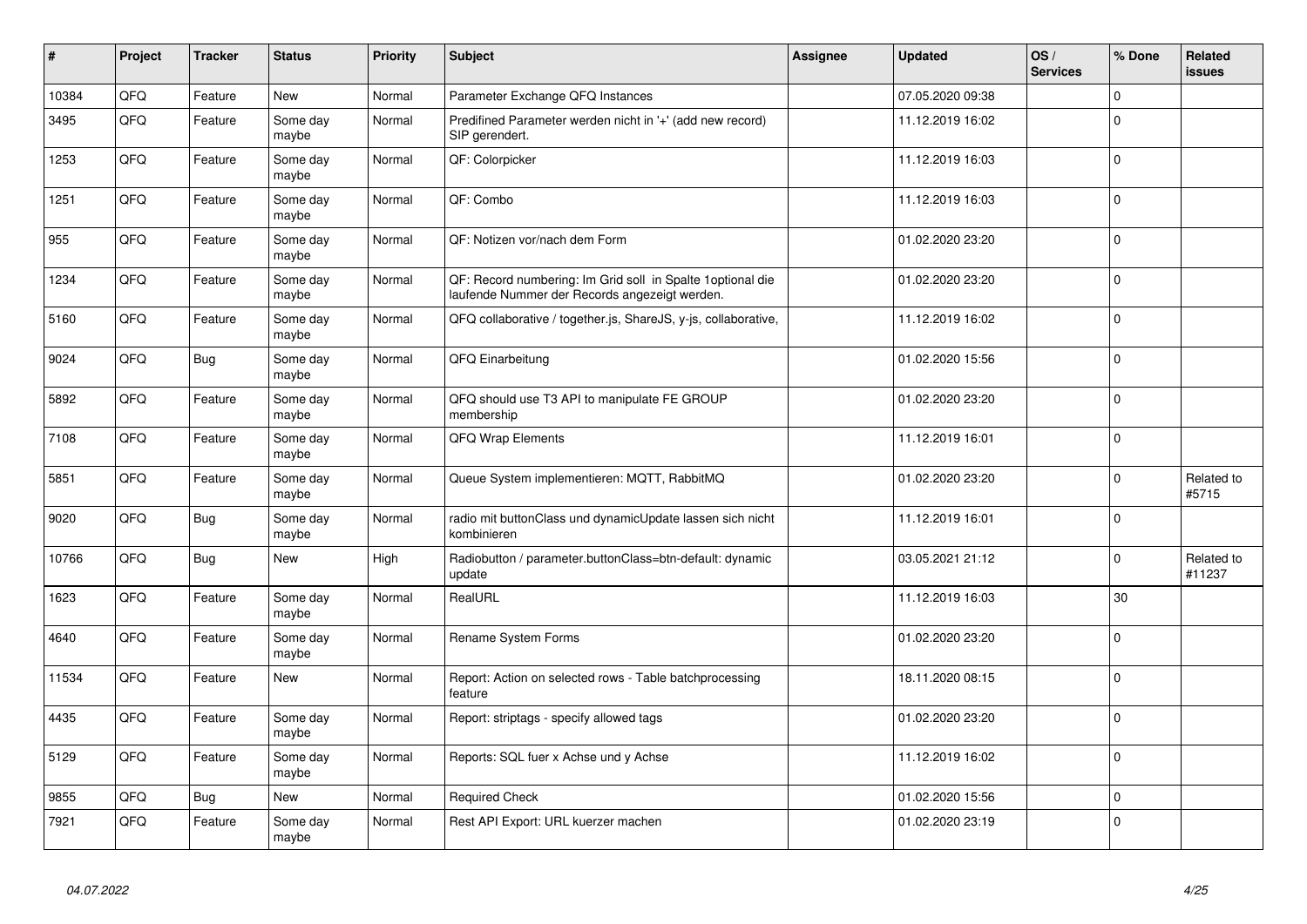| #     | Project    | <b>Tracker</b> | <b>Status</b>     | <b>Priority</b> | <b>Subject</b>                                                                       | Assignee | <b>Updated</b>   | OS/<br><b>Services</b> | % Done      | <b>Related</b><br><b>issues</b>             |
|-------|------------|----------------|-------------------|-----------------|--------------------------------------------------------------------------------------|----------|------------------|------------------------|-------------|---------------------------------------------|
| 880   | QFQ        | Feature        | Some day<br>maybe | Urgent          | Security: PHP, SQL Injection, XSS                                                    |          | 03.05.2021 21:14 |                        | $\Omega$    | Related to<br>#14320                        |
| 4551  | QFQ        | Feature        | Some day<br>maybe | Normal          | Set 'pills' via dynamicUpdate to show/hide/disabled                                  |          | 01.02.2020 23:20 |                        | $\mathbf 0$ | Related to<br>#3752                         |
| 4442  | <b>OFO</b> | Feature        | Some day<br>maybe | Normal          | Special Column Name: link - new symbol G (Glyph) to<br>choose any available symbol   |          | 11.12.2019 16:02 |                        | $\Omega$    |                                             |
| 12135 | QFQ        | Feature        | <b>New</b>        | Normal          | Subrecord: Notiz                                                                     |          | 24.04.2021 16:58 |                        | $\mathbf 0$ |                                             |
| 7281  | QFQ        | Bug            | Some day<br>maybe | Normal          | Subrecords: on large screen separator line too short                                 |          | 01.02.2020 23:19 |                        | $\mathsf 0$ |                                             |
| 10114 | QFQ        | Feature        | <b>New</b>        | High            | Symbol (Link): 'G:' (Glyphicon) replaced by 'i:' (icon)                              |          | 07.12.2021 17:19 |                        | $\mathbf 0$ | Related to<br>#3797,<br>Related to<br>#4194 |
| 4445  | QFQ        | Feature        | Some day<br>maybe | Normal          | template group: Option to simulate fieldset                                          |          | 28.06.2021 14:11 |                        | $\mathbf 0$ |                                             |
| 10345 | QFQ        | Feature        | New               | Normal          | Templates - Patterns QFQ Style                                                       |          | 03.05.2021 21:01 |                        | $\mathsf 0$ | Related to<br>#10713                        |
| 4816  | QFQ        | Feature        | Some day<br>maybe | Normal          | Templates for QFQ Reports (Tables, Radios, )                                         |          | 01.02.2020 23:20 |                        | $\mathbf 0$ |                                             |
| 8056  | QFQ        | Feature        | Some day<br>maybe | Normal          | Termin Organisation (Reservation)                                                    |          | 01.02.2020 23:19 |                        | $\mathbf 0$ | Related to<br>#8658                         |
| 7402  | QFQ        | Bug            | Some day<br>maybe | Normal          | thumbnail cache: outdated picture when permission denied<br>and permission resolved. |          | 01.02.2020 23:20 |                        | $\Omega$    |                                             |
| 5452  | QFQ        | Feature        | Some day<br>maybe | Normal          | Thumbnails from PDF: bad quality                                                     |          | 01.02.2020 23:20 |                        | $\pmb{0}$   |                                             |
| 5895  | QFQ        | Feature        | Some day<br>maybe | Normal          | Tutorial: List of all QFQ Features                                                   |          | 01.02.2020 23:19 |                        | $\mathbf 0$ |                                             |
| 5805  | QFQ        | Feature        | Some day<br>maybe | Normal          | TypeAHead SQL value instead of key stored                                            |          | 01.02.2020 23:19 |                        | $\mathbf 0$ | Related to<br>#5444                         |
| 6704  | QFQ        | Feature        | Some day<br>maybe | Normal          | Upload Mode: Bilder in Notizen rechts sollen aktuellen<br>Upload repräsentieren.     |          | 01.02.2020 23:19 |                        | $\mathbf 0$ | Related to<br>#3264                         |
| 11850 | QFQ        | Feature        | <b>New</b>        | Urgent          | Wizard Form: basierend auf einer Tabelle eine Form<br>anlegen.                       |          | 03.05.2021 21:12 |                        | $\mathbf 0$ | Blocked by<br>#8082                         |
| 4122  | QFQ        | <b>Bug</b>     | Some day<br>maybe | Normal          | file: Render Mode hat keinen Effekt                                                  |          | 11.12.2019 16:03 |                        | $\Omega$    |                                             |
| 5342  | QFQ        | Feature        | Some day<br>maybe | Normal          | link - with HTML Attributes                                                          |          | 01.02.2020 23:20 |                        | $\mathbf 0$ | Related to<br>#14077                        |
| 4138  | QFQ        | Bug            | Some day<br>maybe | Normal          | style fehlt                                                                          |          | 11.12.2019 16:03 |                        | $\Omega$    |                                             |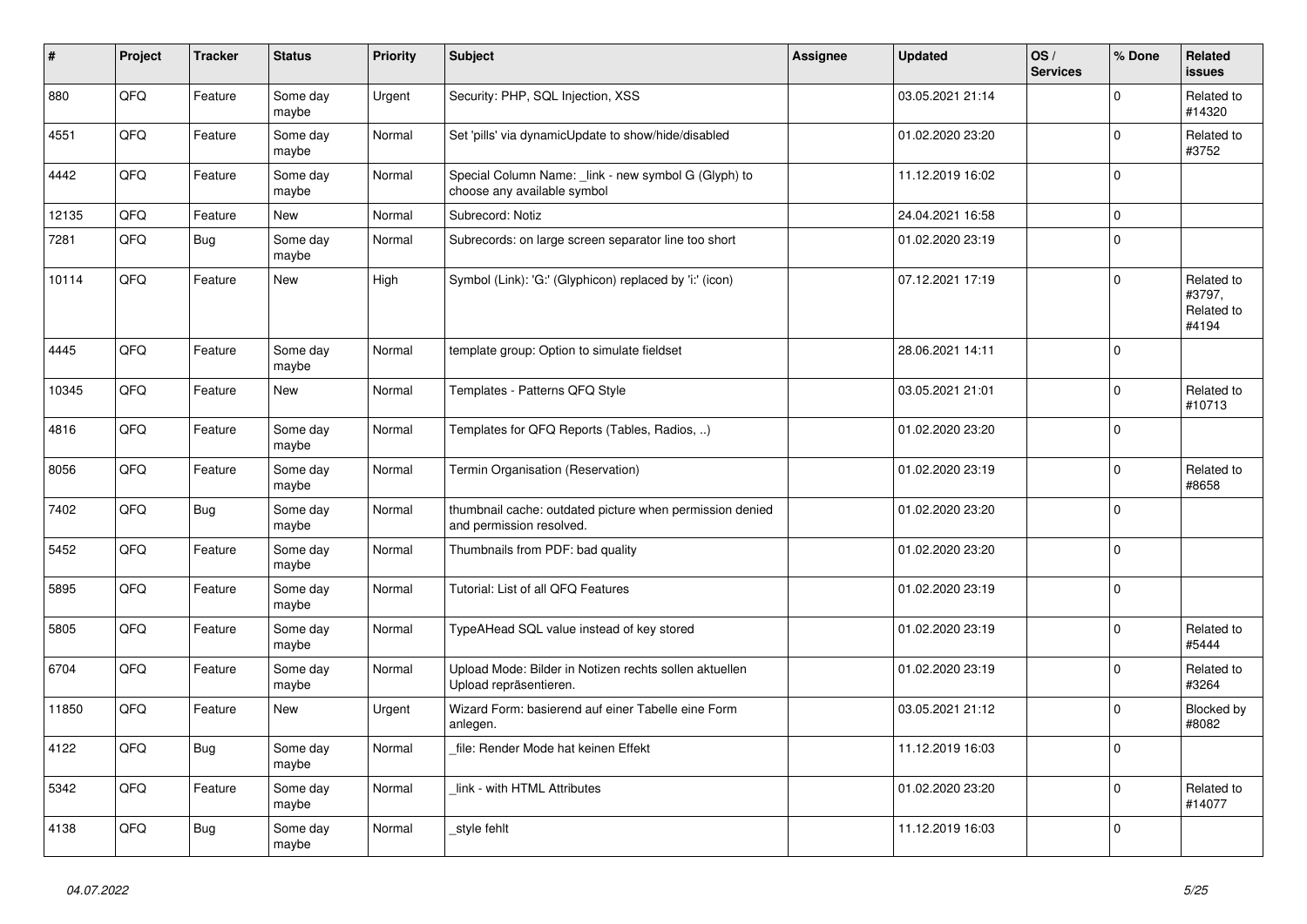| #     | Project | <b>Tracker</b> | <b>Status</b>     | <b>Priority</b> | <b>Subject</b>                                                                                      | Assignee        | <b>Updated</b>   | OS/<br><b>Services</b> | % Done         | Related<br><b>issues</b>                                               |
|-------|---------|----------------|-------------------|-----------------|-----------------------------------------------------------------------------------------------------|-----------------|------------------|------------------------|----------------|------------------------------------------------------------------------|
| 14185 | QFQ     | Feature        | <b>New</b>        | Normal          | External/Autocron.php - better suitable directory                                                   | Support: System | 28.05.2022 11:03 |                        | $\Omega$       |                                                                        |
| 13647 | QFQ     | Bug            | <b>New</b>        | Normal          | Autofocus funktioniert nicht auf Chrome                                                             | Benjamin Baer   | 19.03.2022 17:44 |                        | $\mathbf 0$    |                                                                        |
| 8522  | QFQ     | Feature        | Some day<br>maybe | Normal          | build QFQ - npm warnings                                                                            | Benjamin Baer   | 01.02.2020 23:19 |                        | 50             |                                                                        |
| 11057 | QFQ     | Bug            | New               | High            | Checkboxes ohne span.checkmark im Report werden<br>ausgeblendet                                     | Benjamin Baer   | 03.05.2021 21:12 |                        | $\Omega$       | Related to<br>#11039                                                   |
| 12476 | QFQ     | Feature        | New               | Normal          | clearMe: a) should trigger 'dirty', b) sticky on textarea resize                                    | Benjamin Baer   | 04.01.2022 08:40 |                        | $\Omega$       | Related to<br>#9528                                                    |
| 6870  | QFQ     | Feature        | Priorize          | Normal          | Click on '_link' triggers an API call                                                               | Benjamin Baer   | 03.01.2022 08:25 |                        | $\mathbf 0$    |                                                                        |
| 4420  | QFQ     | Feature        | Some day<br>maybe | Normal          | Client: Local Storage - store the changes of a form, local in<br>the browser.                       | Benjamin Baer   | 11.12.2019 16:02 |                        | $\Omega$       |                                                                        |
| 5562  | QFQ     | Feature        | Priorize          | Normal          | Drag'n'Drop fuer Uploads                                                                            | Benjamin Baer   | 21.03.2022 09:52 |                        | $\Omega$       | Related to<br>#9706                                                    |
| 2665  | QFQ     | Bug            | Priorize          | Normal          | Dynamic Update funktioniert nicht, wenn beim<br>entsprechenden FormElement eine size angegeben ist. | Benjamin Baer   | 03.01.2022 08:12 |                        | 30             |                                                                        |
| 6224  | QFQ     | Feature        | Priorize          | Normal          | Dynamic update: fade in/out fields                                                                  | Benjamin Baer   | 21.03.2022 09:50 |                        | $\Omega$       |                                                                        |
| 6972  | QFQ     | Feature        | Some day<br>maybe | Normal          | Fabric Clipboard / cross browser tab                                                                | Benjamin Baer   | 01.02.2020 23:21 |                        | $\mathbf 0$    |                                                                        |
| 5024  | QFQ     | Feature        | Some day<br>maybe | Normal          | Fabric: Generate PDF with edits                                                                     | Benjamin Baer   | 01.02.2020 23:20 |                        | $\mathbf 0$    | Related to<br>#10704                                                   |
| 6801  | QFQ     | Feature        | Priorize          | Normal          | Fabric: Maximize / FullIscreen                                                                      | Benjamin Baer   | 21.03.2022 09:56 |                        | $\mathbf 0$    |                                                                        |
| 3415  | QFQ     | Feature        | Some day<br>maybe | Normal          | FE Login Box Templatefile                                                                           | Benjamin Baer   | 11.12.2019 16:02 |                        | $\Omega$       |                                                                        |
| 10003 | QFQ     | Feature        | Priorize          | Normal          | fieldset: stronger visualize group                                                                  | Benjamin Baer   | 12.02.2020 08:13 |                        | $\mathbf 0$    |                                                                        |
| 9548  | QFQ     | Feature        | Feedback          | High            | FormElement: Pattern mismatch - optional report only on<br>focus lost                               | Benjamin Baer   | 03.05.2021 21:14 |                        | $\overline{0}$ |                                                                        |
| 9898  | QFQ     | <b>Bug</b>     | Feedback          | Normal          | Formular trotz Timeout gespeichert                                                                  | Benjamin Baer   | 01.02.2020 15:56 |                        | $\mathbf 0$    |                                                                        |
| 7965  | QFQ     | Feature        | Priorize          | Normal          | Input type 'text' with visual format - currency                                                     | Benjamin Baer   | 03.01.2022 07:45 |                        | $\Omega$       |                                                                        |
| 7732  | QFQ     | Feature        | Some day<br>maybe | Normal          | Javascript: Lazy Loading der add on libs                                                            | Benjamin Baer   | 08.06.2022 10:38 |                        | $\Omega$       | Related to<br>#12611,<br>Related to<br>#12490,<br>Related to<br>#10013 |
| 6566  | QFQ     | <b>Bug</b>     | Priorize          | Normal          | Link Function 'delete': provided parameter missing on page<br>reload                                | Benjamin Baer   | 03.01.2022 08:08 |                        | $\Omega$       |                                                                        |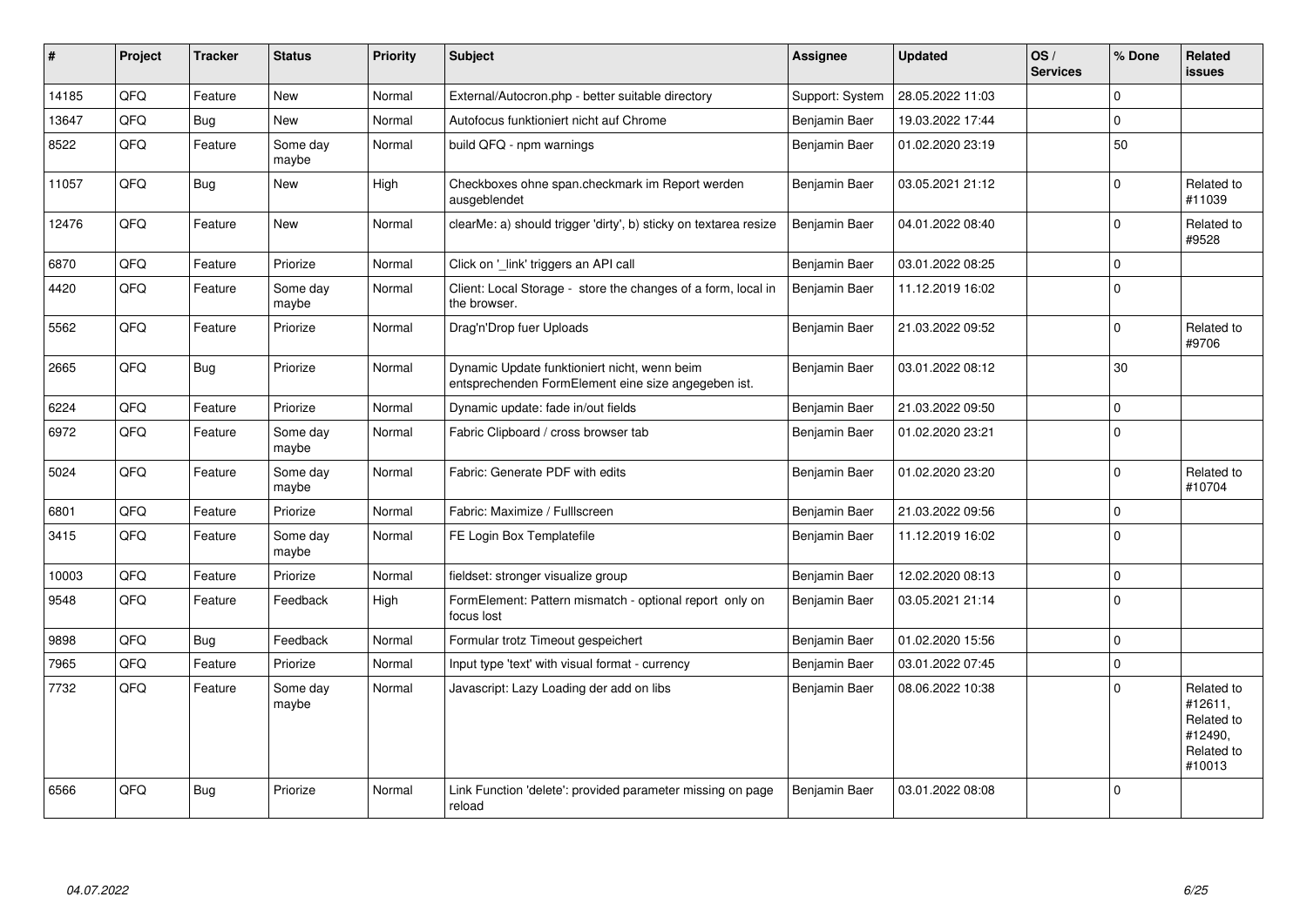| ∦     | Project | <b>Tracker</b> | <b>Status</b>     | <b>Priority</b> | Subject                                                                                                                                                  | <b>Assignee</b> | <b>Updated</b>   | OS/<br><b>Services</b> | % Done      | Related<br>issues                                                     |
|-------|---------|----------------|-------------------|-----------------|----------------------------------------------------------------------------------------------------------------------------------------------------------|-----------------|------------------|------------------------|-------------|-----------------------------------------------------------------------|
| 12490 | QFQ     | Feature        | New               | Normal          | Loading Plugins in QFQ - see what tinymce does. (lazy<br>loading)                                                                                        | Benjamin Baer   | 08.06.2022 10:37 |                        | $\Omega$    | Related to<br>#12611,<br>Related to<br>#10013,<br>Related to<br>#7732 |
| 7602  | QFQ     | Feature        | ToDo              | High            | Multi Select: with checkboxes                                                                                                                            | Benjamin Baer   | 22.03.2022 09:07 |                        | $\mathbf 0$ |                                                                       |
| 2063  | QFQ     | Bug            | Some day<br>maybe | Normal          | Pills auf 'inaktiv' setzen falls keine Element auf dem Pill<br>sichtbar sind.                                                                            | Benjamin Baer   | 11.12.2019 16:03 |                        | $\Omega$    | Related to<br>#3752                                                   |
| 12556 | QFQ     | Feature        | <b>New</b>        | Normal          | Pills Title: colored = static or dynamic on allrequiredgiven                                                                                             | Benjamin Baer   | 19.03.2022 17:49 |                        | $\mathbf 0$ |                                                                       |
| 9135  | QFQ     | Feature        | Priorize          | Normal          | Progress Bar generic / replace old hourglass download<br>popup                                                                                           | Benjamin Baer   | 03.01.2022 07:43 |                        | $\Omega$    |                                                                       |
| 5389  | QFQ     | Feature        | Some day<br>maybe | Normal          | QFQ Design: Multline label / note                                                                                                                        | Benjamin Baer   | 01.02.2020 23:19 |                        | $\mathbf 0$ |                                                                       |
| 6140  | QFQ     | Bug            | Priorize          | Normal          | QFQ DnD Sort: Locked fields                                                                                                                              | Benjamin Baer   | 21.03.2022 09:56 |                        | $\mathbf 0$ |                                                                       |
| 3692  | QFQ     | Feature        | Some day<br>maybe | Normal          | QFQ Webseite                                                                                                                                             | Benjamin Baer   | 11.12.2019 16:02 |                        | $\Omega$    | Related to<br>#5033                                                   |
| 13528 | QFQ     | <b>Bug</b>     | <b>New</b>        | Normal          | gfg.io > releases: es wird kein neues Release angelegt                                                                                                   | Benjamin Baer   | 19.03.2022 17:46 |                        | $\mathbf 0$ |                                                                       |
| 11237 | QFQ     | <b>Bug</b>     | New               | High            | Radiobutton / parameter.buttonClass= btn-default - kein dirty<br>Trigger                                                                                 | Benjamin Baer   | 03.05.2021 21:12 |                        | $\Omega$    | Related to<br>#10766                                                  |
| 9535  | QFQ     | Bug            | Feedback          | Normal          | Report:  AS '_vertical' - column to wide - vertical >> rot45,<br>rot90                                                                                   | Benjamin Baer   | 01.02.2020 15:56 |                        | $\Omega$    |                                                                       |
| 4454  | QFQ     | Bug            | Some day<br>maybe | Normal          | Required Elements: multiple elements in a row - whole row<br>marked if only one input is empty.                                                          | Benjamin Baer   | 01.02.2020 23:20 |                        | $\Omega$    |                                                                       |
| 5366  | QFQ     | Feature        | Priorize          | Normal          | Saving with keyboard shortcuts                                                                                                                           | Benjamin Baer   | 21.03.2022 09:47 |                        | $\Omega$    |                                                                       |
| 7730  | QFQ     | Feature        | Priorize          | Normal          | SELECT Box: title in between                                                                                                                             | Benjamin Baer   | 01.02.2020 23:22 |                        | $\mathbf 0$ |                                                                       |
| 9130  | QFQ     | Feature        | Some day<br>maybe | Normal          | tablesorter: Automatic Row numbering / Zeilenummer                                                                                                       | Benjamin Baer   | 01.02.2020 23:22 |                        | $\Omega$    |                                                                       |
| 6970  | QFQ     | Feature        | Some day<br>maybe | Normal          | tablesorter: default fuer 'sortReset' aendern von 'Ctrl' zu 'Alt'                                                                                        | Benjamin Baer   | 01.02.2020 23:21 |                        | $\Omega$    |                                                                       |
| 4398  | QFQ     | Bug            | Some day<br>maybe | Normal          | Typeahead: mouse click in a prefilled input opens a single<br>item dropdown with the current value - click on it seems to<br>set the value, not the key. | Benjamin Baer   | 01.02.2020 23:20 |                        | $\Omega$    | Related to<br>#4457                                                   |
| 4457  | QFQ     | <b>Bug</b>     | Priorize          | Normal          | typeahead: pressing return to select an item, saves the form<br>and closes the form.                                                                     | Benjamin Baer   | 03.01.2022 08:01 |                        | $\mathbf 0$ | Related to<br>#4398                                                   |
| 5576  | QFQ     | <b>Bug</b>     | New               | Normal          | Using MySQL 'DROP' requires privilege - wich is not really<br>necessary.                                                                                 | Carsten Rose    | 01.02.2020 23:21 |                        | $\mathbf 0$ |                                                                       |
| 4651  | QFQ     | <b>Bug</b>     | Some day<br>maybe | Normal          | "Loading document" Modal wird angezeigt bei uzhcd type=2<br>Ansicht                                                                                      | Carsten Rose    | 01.02.2020 23:20 |                        | 0           |                                                                       |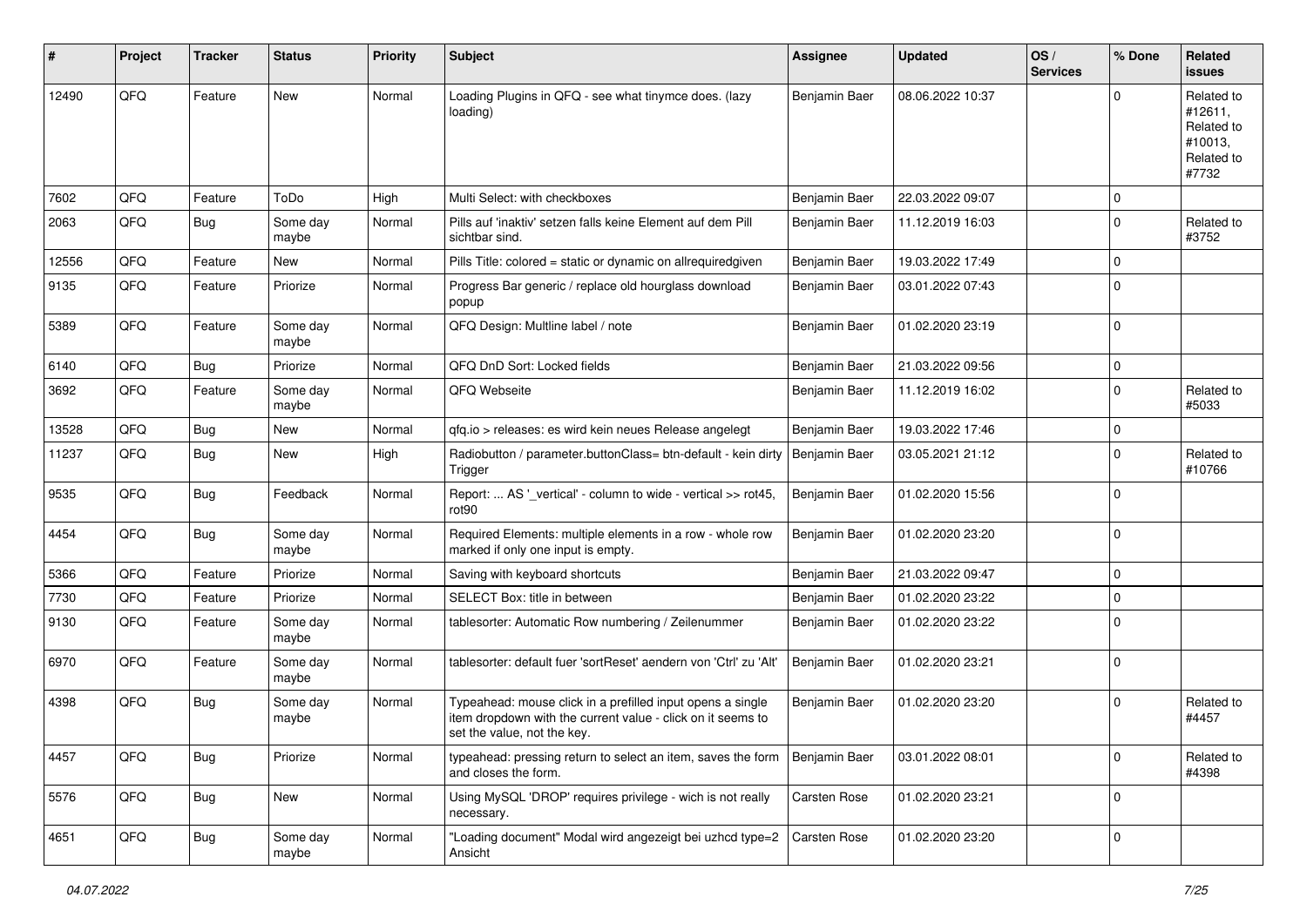| ∦     | Project | <b>Tracker</b> | <b>Status</b>     | <b>Priority</b> | <b>Subject</b>                                                                                                                               | Assignee            | <b>Updated</b>   | OS/<br><b>Services</b> | % Done      | Related<br><b>issues</b>                      |
|-------|---------|----------------|-------------------|-----------------|----------------------------------------------------------------------------------------------------------------------------------------------|---------------------|------------------|------------------------|-------------|-----------------------------------------------|
| 5942  | QFQ     | Feature        | Priorize          | Normal          | 'L' and 'type': append to links, generate via 'link' by using<br>'u:' .                                                                      | Carsten Rose        | 01.02.2020 10:13 |                        | $\Omega$    |                                               |
| 5768  | QFQ     | <b>Bug</b>     | Some day<br>maybe | Normal          | '{{pageLanguage:T}}' missing if QFQ is called via api                                                                                        | <b>Carsten Rose</b> | 01.02.2020 23:19 |                        | $\Omega$    |                                               |
| 4092  | QFQ     | Bug            | Some day<br>maybe | Normal          | 1) Logging verbessern wann welches FE warum ausgefuehrt   Carsten Rose<br>wird, 2) Documentation: Best Practice Template Group               |                     | 01.02.2020 23:19 |                        | $\mathbf 0$ | Related to<br>#3504                           |
| 3267  | QFQ     | Feature        | Some day<br>maybe | Normal          | 2 Forms auf einer Seite: real + Read only                                                                                                    | <b>Carsten Rose</b> | 11.12.2019 16:03 |                        | $\Omega$    |                                               |
| 12269 | QFQ     | Feature        | <b>New</b>        | Normal          | 2FA - Login                                                                                                                                  | Carsten Rose        | 03.05.2021 20:45 |                        | $\Omega$    |                                               |
| 5548  | QFQ     | Feature        | Some day<br>maybe | Normal          | 801 Textfiles/Scriptfiles als Thumbnail                                                                                                      | Carsten Rose        | 07.03.2022 16:26 |                        | $\Omega$    |                                               |
| 12544 | QFQ     | Feature        | <b>New</b>        | High            | a) ' AS _link' new also as ' AS _format', b) sortierung via<br>'display: none;', c) '_format' benoeitgt nicht zwingend<br>u/U/p/m/z/d        | <b>Carsten Rose</b> | 14.12.2021 16:03 |                        | $\Omega$    |                                               |
| 3666  | QFQ     | Feature        | Some day<br>maybe | Normal          | a) Performance Messung: mysql_real_escape_string() im<br>Vergleich zu str replace(), b) doppeltes Aufrufen von<br>mysql real escape string() | <b>Carsten Rose</b> | 11.12.2019 16:02 |                        | $\mathbf 0$ |                                               |
| 3942  | QFQ     | Feature        | Some day<br>maybe | Normal          | Action Elemente: neu generierte IDs via FE weitergeben                                                                                       | <b>Carsten Rose</b> | 11.12.2019 16:03 |                        | $\Omega$    | Related to<br>#3941                           |
| 12412 | QFQ     | Feature        | <b>New</b>        | Normal          | Action/Escape qualifier 'e' (empty), '0': if given, an empty<br>string (or '0') will be treated as 'not found'                               | <b>Carsten Rose</b> | 08.05.2021 09:40 |                        | $\Omega$    | Related to<br>#12413,<br>Related to<br>#10012 |
| 5131  | QFQ     | Feature        | <b>New</b>        | Normal          | Activate Spin Gear ('wait/busy' indicator) via LINK attribute                                                                                | <b>Carsten Rose</b> | 01.02.2020 23:21 |                        | $\Omega$    |                                               |
| 7342  | QFQ     | Feature        | <b>New</b>        | Normal          | add content $=$ hide this                                                                                                                    | <b>Carsten Rose</b> | 01.02.2020 23:21 |                        | $\mathbf 0$ |                                               |
| 10979 | QFQ     | Feature        | New               | Normal          | Ajax Calls an API - dataReport                                                                                                               | <b>Carsten Rose</b> | 11.05.2022 12:15 |                        | $\Omega$    |                                               |
| 8962  | QFQ     | Feature        | <b>New</b>        | High            | allow for form fields with identical names                                                                                                   | <b>Carsten Rose</b> | 03.05.2021 21:14 |                        | $\mathbf 0$ |                                               |
| 9281  | QFQ     | Bug            | Some day<br>maybe | Normal          | Allow STRICT TRANS TABLES                                                                                                                    | <b>Carsten Rose</b> | 02.01.2021 18:43 |                        | $\mathbf 0$ |                                               |
| 3848  | QFQ     | Feature        | Some day<br>maybe | High            | Antivirus check fuer Upload files in gfg?                                                                                                    | <b>Carsten Rose</b> | 03.05.2021 21:14 |                        | $\Omega$    | Related to<br>#4131                           |
| 12119 | QFQ     | Feature        | <b>New</b>        | Normal          | AS paged: error message missing if there ist no 'r' argument.                                                                                | <b>Carsten Rose</b> | 03.05.2021 20:51 |                        | $\mathbf 0$ |                                               |
| 14077 | QFQ     | <b>Bug</b>     | <b>New</b>        | Normal          | As link: Attribute 'class' missing by r:1 and r:3 - but should<br>set                                                                        | Carsten Rose        | 28.05.2022 11:02 |                        | $\Omega$    | Related to<br>#5342.<br>Related to<br>#4343   |
| 14233 | QFQ     | Bug            | <b>New</b>        | Normal          | AS _link: question - HTML is not rendered                                                                                                    | <b>Carsten Rose</b> | 28.05.2022 11:02 |                        | $\Omega$    |                                               |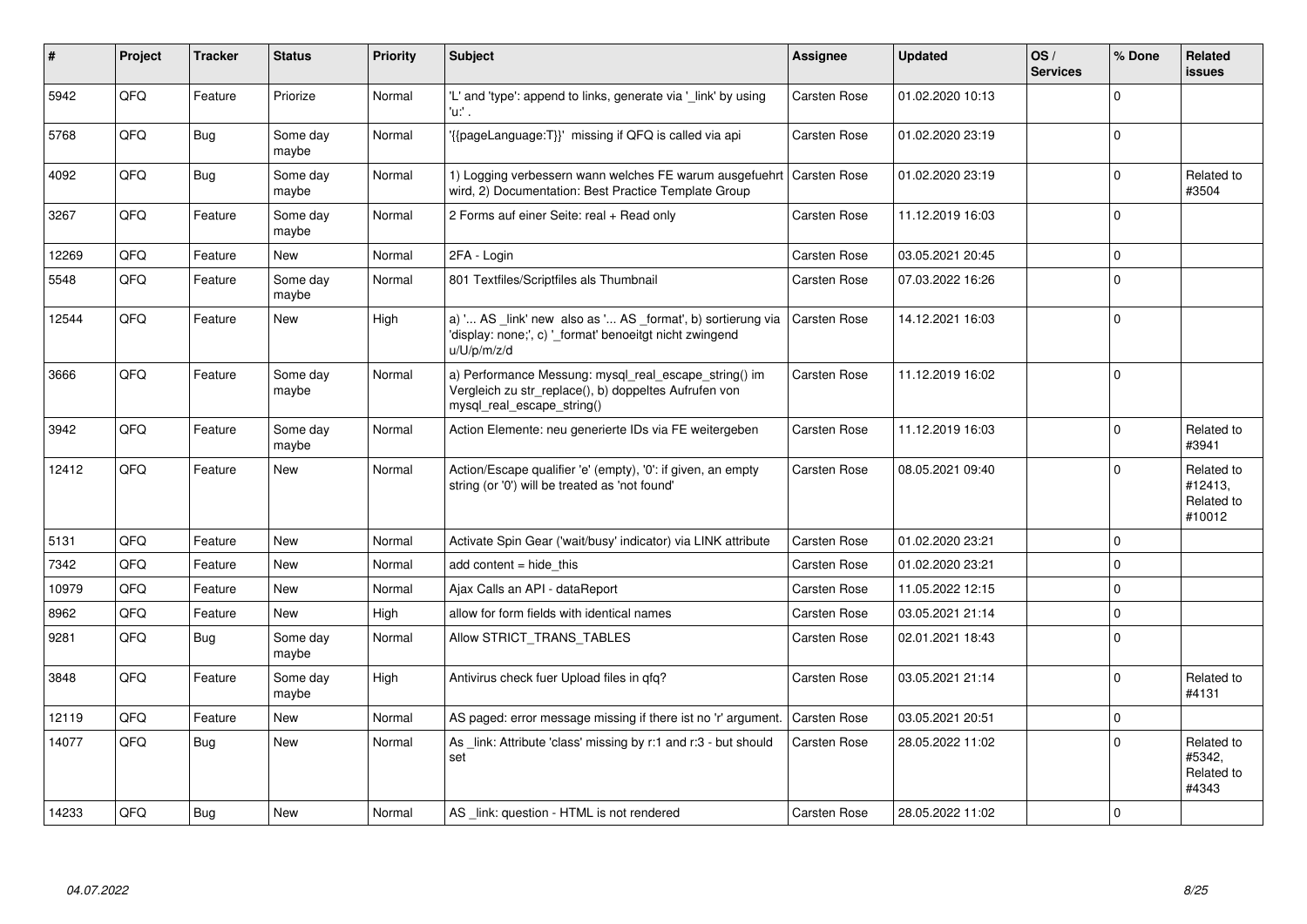| #     | Project | <b>Tracker</b> | <b>Status</b>     | <b>Priority</b> | <b>Subject</b>                                                                                       | <b>Assignee</b> | <b>Updated</b>   | OS/<br><b>Services</b> | % Done      | Related<br><b>issues</b>                      |
|-------|---------|----------------|-------------------|-----------------|------------------------------------------------------------------------------------------------------|-----------------|------------------|------------------------|-------------|-----------------------------------------------|
| 3947  | QFQ     | Feature        | Some day<br>maybe | Normal          | Attack detectect: logout current user                                                                | Carsten Rose    | 11.12.2019 16:03 |                        | $\Omega$    | Related to<br>#5458,<br>Related to<br>#6299   |
| 9275  | QFQ     | Bug            | <b>New</b>        | Normal          | autcron: t3 page, which takes to long to respond, is not<br>reported properly                        | Carsten Rose    | 01.02.2020 23:22 |                        | 100         |                                               |
| 4250  | QFQ     | Feature        | New               | Normal          | AutoCron in QFQ via PHP                                                                              | Carsten Rose    | 01.02.2020 23:21 |                        | $\Omega$    | Related to<br>#3292,<br>Related to<br>#3291   |
| 12146 | QFQ     | Feature        | New               | Normal          | Autocron Job: Anzeigen wann der naechste Job ausgefuehrt<br>wird, resp das er nicht ausgefuehrt wird | Carsten Rose    | 15.03.2021 15:23 |                        | $\Omega$    |                                               |
| 3291  | QFQ     | Feature        | Some day<br>maybe | Normal          | AutoCron websiteToken                                                                                | Carsten Rose    | 11.12.2019 16:02 |                        | $\mathbf 0$ | Related to<br>#4250                           |
| 8431  | QFQ     | <b>Bug</b>     | New               | High            | autocron.php with wrong path                                                                         | Carsten Rose    | 03.05.2021 21:14 |                        | $\mathbf 0$ |                                               |
| 7452  | QFQ     | Feature        | Some day<br>maybe | Normal          | automate deployment new QFQ version                                                                  | Carsten Rose    | 16.09.2021 15:10 |                        | 0           |                                               |
| 12452 | QFQ     | Feature        | Priorize          | Normal          | BaseURL: alsways with '/' at the end                                                                 | Carsten Rose    | 19.06.2022 13:45 |                        | $\Omega$    | Related to<br>#10782                          |
| 9346  | QFQ     | Feature        | Priorize          | Normal          | beforeSave: check if an upload is given                                                              | Carsten Rose    | 11.06.2021 21:18 |                        | $\mathbf 0$ |                                               |
| 3782  | QFQ     | Bug            | Priorize          | Normal          | Bei fehlerhafter Eingabe (z.B. Datum) sollte das erwartete<br>Format angezeigt werden                | Carsten Rose    | 01.02.2020 10:13 |                        | $\mathbf 0$ |                                               |
| 12546 | QFQ     | Bug            | Feedback          | Normal          | Branch 'Development' - Unit Tests mit dirty workaround<br>angepasst                                  | Carsten Rose    | 19.03.2022 17:48 |                        | $\mathbf 0$ |                                               |
| 8520  | QFQ     | Feature        | Some day<br>maybe | Normal          | Bring QFQ to Composer                                                                                | Carsten Rose    | 16.09.2021 15:10 |                        | $\mathbf 0$ |                                               |
| 11893 | QFQ     | Feature        | New               | High            | Broken SIP: a) only report one time, b) only report in main<br>column                                | Carsten Rose    | 12.05.2021 12:13 |                        | $\Omega$    | Related to<br>#12532,<br>Related to<br>#14187 |
| 9958  | QFQ     | Bug            | Priorize          | Normal          | Broken subrecord query: no error message                                                             | Carsten Rose    | 05.02.2021 15:15 |                        | $\mathbf 0$ |                                               |
| 9177  | QFQ     | Bug            | New               | Normal          | Bug? QFQ tries to save an action FE, which has real<br>existing column name                          | Carsten Rose    | 01.02.2020 23:22 |                        | 0           |                                               |
| 10716 | QFG     | Feature        | Some day<br>maybe | Normal          | Business Logic mit Externen Skripten                                                                 | Carsten Rose    | 16.09.2021 15:10 |                        | $\pmb{0}$   | Related to<br>#10713,<br>Related to<br>#8217  |
| 9781  | QFQ     | Feature        | New               | Normal          | Button: CSS class to make buttons smaller                                                            | Carsten Rose    | 01.02.2020 23:22 |                        | $\mathbf 0$ |                                               |
| 13467 | QFQ     | Feature        | New               | Normal          | ChangeLog Generator                                                                                  | Carsten Rose    | 19.03.2022 17:46 |                        | $\mathbf 0$ | Related to<br>#11460                          |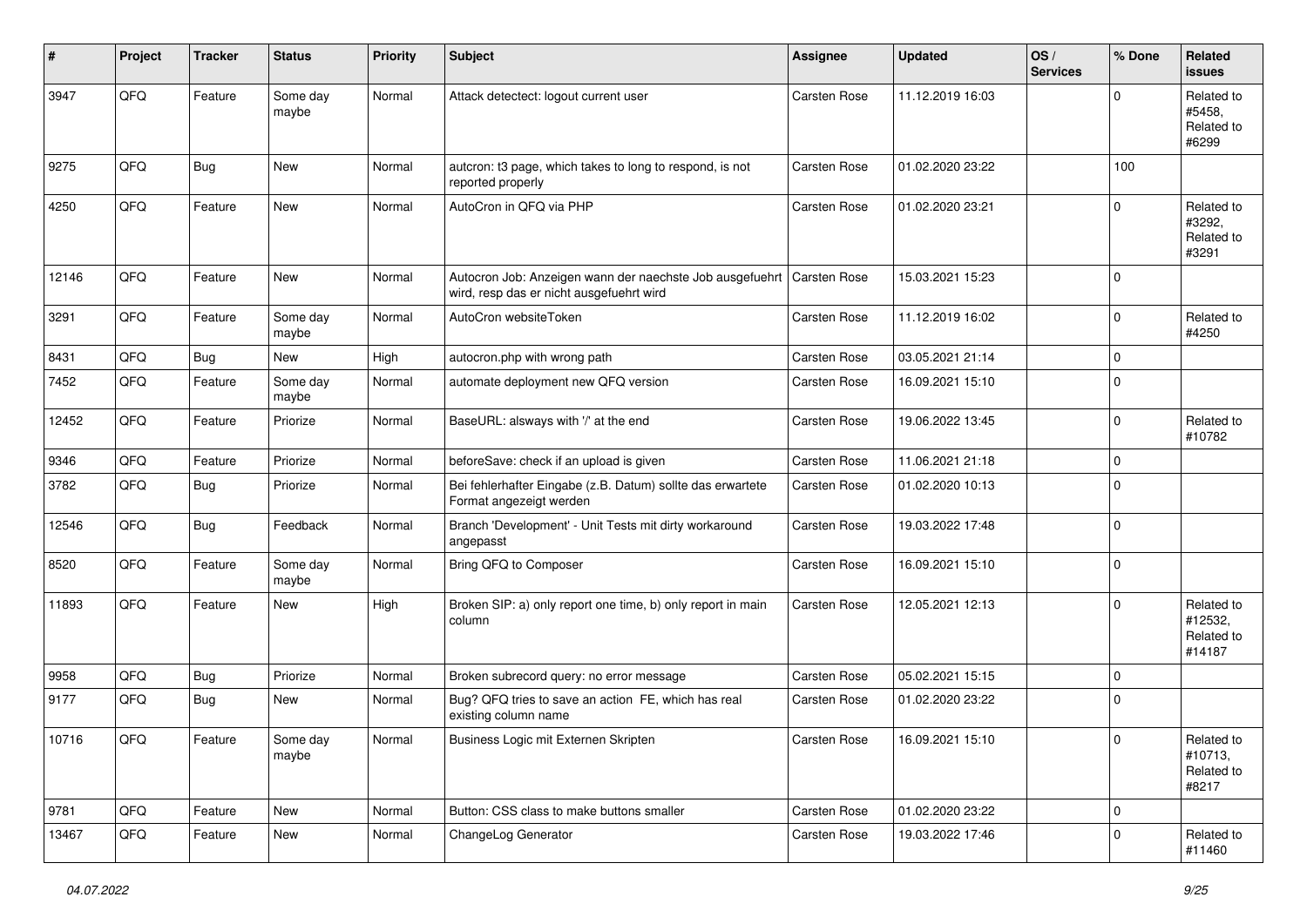| #     | Project | <b>Tracker</b> | <b>Status</b>     | <b>Priority</b> | Subject                                                                                                                       | Assignee     | <b>Updated</b>   | OS/<br><b>Services</b> | % Done      | Related<br><b>issues</b>                        |
|-------|---------|----------------|-------------------|-----------------|-------------------------------------------------------------------------------------------------------------------------------|--------------|------------------|------------------------|-------------|-------------------------------------------------|
| 13451 | QFQ     | Bug            | <b>New</b>        | Normal          | Character Counter / Max Character: Problem in Safari                                                                          | Carsten Rose | 15.04.2022 17:18 |                        | $\mathbf 0$ |                                                 |
| 12474 | QFQ     | Feature        | New               | Normal          | Check BaseConfigURL if it is given and the the last char is '/'                                                               | Carsten Rose | 03.05.2021 20:45 |                        | $\mathbf 0$ |                                                 |
| 9669  | QFQ     | <b>Bug</b>     | Some day<br>maybe | Normal          | Checkbox / Template Group: radio/checkbox visible broken<br>after 'add'                                                       | Carsten Rose | 16.06.2021 13:47 |                        | $\mathbf 0$ | Related to<br>#8091                             |
| 11752 | QFQ     | <b>Bug</b>     | New               | Normal          | checkbox renders multiple input elements with same name                                                                       | Carsten Rose | 17.12.2020 14:58 |                        | $\mathbf 0$ | Related to<br>#11750                            |
| 9691  | QFQ     | <b>Bug</b>     | In Progress       | Normal          | Checkbox: dynamic update > readonly                                                                                           | Carsten Rose | 01.02.2020 23:22 |                        | 50          | Related to<br>#9834                             |
| 12163 | QFQ     | Feature        | New               | Normal          | Checkbox: table wrap                                                                                                          | Carsten Rose | 03.05.2021 20:51 |                        | $\mathbf 0$ |                                                 |
| 6715  | QFQ     | Feature        | Some day<br>maybe | Normal          | Code-Refactoring: dbArray vereinheitlichen                                                                                    | Carsten Rose | 11.12.2019 16:02 |                        | $\mathbf 0$ |                                                 |
| 7102  | QFQ     | Feature        | New               | Normal          | Comment sign in report: '#' and '--'                                                                                          | Carsten Rose | 01.02.2020 23:21 |                        | $\mathbf 0$ |                                                 |
| 4279  | QFQ     | Bug            | Some day<br>maybe | High            | config.linkVars lost                                                                                                          | Carsten Rose | 03.05.2021 21:14 |                        | $\mathbf 0$ |                                                 |
| 3349  | QFQ     | <b>Bug</b>     | Some day<br>maybe | Normal          | config.qfq.ini: a) vertraegt keine '=' im Value (z.B. Passwort),<br>b) Values sollten in ticks einschliessbar sein (spaces, ) | Carsten Rose | 11.12.2019 16:02 |                        | $\pmb{0}$   |                                                 |
| 8082  | QFQ     | Feature        | Priorize          | High            | Contact form without saving record                                                                                            | Carsten Rose | 07.12.2021 15:20 |                        | $\mathbf 0$ | Related to<br>#8587,<br><b>Blocks</b><br>#11850 |
| 12714 | QFQ     | Bug            | New               | Normal          | Conversion of GIF to PDF broken when GIF contains Alpha.                                                                      | Carsten Rose | 19.03.2022 17:49 |                        | $\mathbf 0$ |                                                 |
| 4650  | QFQ     | Feature        | Some day<br>maybe | Normal          | Convert html to doc/rtf                                                                                                       | Carsten Rose | 01.02.2020 23:20 |                        | $\mathbf 0$ | Related to<br>#10704                            |
| 12327 | QFQ     | Bug            | New               | Normal          | Copy to clipboard: Glyphicon can not be changed                                                                               | Carsten Rose | 27.12.2021 17:59 |                        | $\mathbf 0$ |                                                 |
| 12330 | QFQ     | Feature        | New               | Normal          | Copy to input field / text area / TinyMCE                                                                                     | Carsten Rose | 07.04.2021 09:01 |                        | $\mathbf 0$ |                                                 |
| 8089  | QFQ     | Feature        | New               | Normal          | Copy/Paste for FormElements                                                                                                   | Carsten Rose | 01.02.2020 23:22 |                        | $\pmb{0}$   |                                                 |
| 13843 | QFQ     | Feature        | New               | Normal          | Create JWT via QFQ                                                                                                            | Carsten Rose | 19.03.2022 17:42 |                        | $\mathbf 0$ |                                                 |
| 13841 | QFQ     | Feature        | <b>New</b>        | Normal          | Create PDF via iText - evaluate                                                                                               | Carsten Rose | 19.03.2022 17:42 |                        | $\mathbf 0$ |                                                 |
| 9136  | QFQ     | Feature        | New               | Normal          | Create ZIP files with dynamic PDFs                                                                                            | Carsten Rose | 01.02.2020 23:22 |                        | $\mathbf 0$ |                                                 |
| 3990  | QFQ     | Feature        | Some day<br>maybe | High            | custom class definition: add space automatically                                                                              | Carsten Rose | 03.05.2021 21:14 |                        | $\mathbf 0$ |                                                 |
| 12337 | QFQ     | Feature        | Some day<br>maybe | Normal          | Database.php: better caching                                                                                                  | Carsten Rose | 16.09.2021 15:10 |                        | $\pmb{0}$   |                                                 |
| 3130  | QFQ     | Bug            | Some day<br>maybe | Normal          | Debug Info's nicht korrekt nach 'New > Save'.                                                                                 | Carsten Rose | 11.12.2019 16:03 |                        | $\mathbf 0$ | Related to<br>#3253                             |
| 3331  | QFQ     | Feature        | Some day<br>maybe | Normal          | Default Tooltip fuer _page? Links: mit Form und Record ID                                                                     | Carsten Rose | 11.12.2019 16:02 |                        | 0           |                                                 |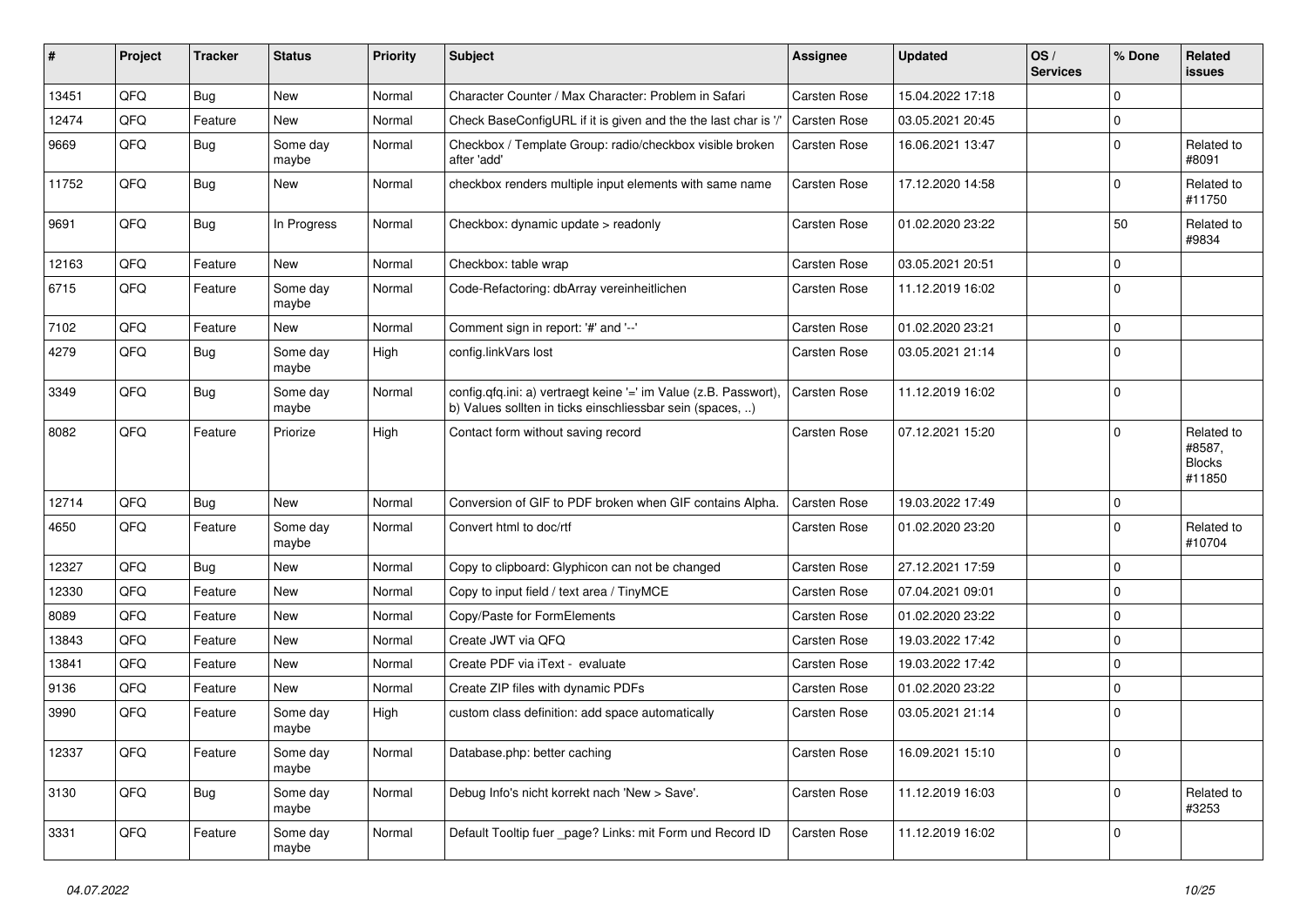| $\vert$ # | Project | <b>Tracker</b> | <b>Status</b>              | <b>Priority</b> | <b>Subject</b>                                                                                                     | Assignee            | <b>Updated</b>   | OS/<br><b>Services</b> | % Done      | Related<br>issues    |
|-----------|---------|----------------|----------------------------|-----------------|--------------------------------------------------------------------------------------------------------------------|---------------------|------------------|------------------------|-------------|----------------------|
| 9348      | QFQ     | Feature        | <b>New</b>                 | Normal          | defaultThumbnailSize: pre render thumbnails                                                                        | <b>Carsten Rose</b> | 12.06.2021 09:05 |                        | $\Omega$    |                      |
| 13566     | QFQ     | Feature        | Ready to sync<br>(develop) | Normal          | Delete config-example.gfg.php file                                                                                 | <b>Carsten Rose</b> | 23.12.2021 09:25 |                        | $\Omega$    |                      |
| 7630      | QFQ     | Feature        | Priorize                   | Normal          | detailed error message for simple upload                                                                           | <b>Carsten Rose</b> | 01.02.2020 10:13 |                        | $\Omega$    |                      |
| 7481      | QFQ     | Feature        | <b>New</b>                 | Normal          | Detect 'BaseUrl' automatically                                                                                     | <b>Carsten Rose</b> | 01.02.2020 23:21 |                        | $\Omega$    |                      |
| 12503     | QFQ     | Feature        | Priorize                   | Normal          | Detect dangerous UPDATE statement with missing WHERE                                                               | <b>Carsten Rose</b> | 05.05.2021 22:09 |                        | $\mathbf 0$ |                      |
| 3273      | QFQ     | Feature        | Some day<br>maybe          | Low             | Dirty Flag in Form                                                                                                 | <b>Carsten Rose</b> | 11.12.2019 16:02 |                        | 0           |                      |
| 3458      | QFQ     | Feature        | Some day<br>maybe          | Normal          | Display 'Edit Form Element'-Checkbox on form: should<br>depend on FE Group                                         | Carsten Rose        | 11.12.2019 16:02 |                        | $\Omega$    | Related to<br>#3447  |
| 8892      | QFQ     | Feature        | Some day<br>maybe          | Normal          | Display and Edit SQL Comments in Form Editor                                                                       | <b>Carsten Rose</b> | 11.12.2019 16:01 |                        | $\Omega$    |                      |
| 13460     | QFQ     | <b>Bug</b>     | <b>New</b>                 | Normal          | Doc: Password set/reset  password should not processed<br>with 'html encode'                                       | <b>Carsten Rose</b> | 19.03.2022 17:46 |                        | $\Omega$    |                      |
| 8894      | QFQ     | Feature        | Some day<br>maybe          | Normal          | Documentation Tags Usable in QFQ Application                                                                       | Carsten Rose        | 11.12.2019 16:01 |                        | $\Omega$    |                      |
| 3905      | QFQ     | Feature        | Some day<br>maybe          | Normal          | Documentation: Best Practice anhand eines Online<br><b>Bewerbungstools</b>                                         | Carsten Rose        | 11.12.2019 16:03 |                        | $\Omega$    |                      |
| 12109     | QFQ     | Feature        | <b>New</b>                 | Normal          | Donwload Link: Plain, SIP, Persistent Link, Peristent SIP -<br>new notation                                        | <b>Carsten Rose</b> | 03.05.2021 20:45 |                        | $\Omega$    | Related to<br>#12085 |
| 4293      | QFQ     | <b>Bug</b>     | Some day<br>maybe          | Normal          | Download broken if token 'd:' is missing - but no error<br>message                                                 | <b>Carsten Rose</b> | 11.12.2019 16:03 |                        | $\Omega$    | Related to<br>#7514  |
| 5221      | QFQ     | Bug            | <b>New</b>                 | High            | Download Dialog: Bleibt stehen in FF wenn Datei<br>automatisch gespeichert wird.                                   | <b>Carsten Rose</b> | 03.05.2021 21:14 |                        | $\Omega$    |                      |
| 10996     | QFQ     | Feature        | <b>New</b>                 | Normal          | Download video via sip: no seek                                                                                    | <b>Carsten Rose</b> | 12.08.2020 14:18 |                        | $\Omega$    |                      |
| 6292      | QFQ     | Feature        | <b>New</b>                 | Normal          | Download: File speichern mit Hash aber original Filename in<br>der Datenbank vermerken fuer Downloads              | Carsten Rose        | 01.02.2020 23:21 |                        | $\Omega$    |                      |
| 7217      | QFQ     | Feature        | Priorize                   | Normal          | Download: notice User if `_sip=?` is missing                                                                       | <b>Carsten Rose</b> | 01.02.2020 10:13 |                        | $\Omega$    |                      |
| 12603     | QFQ     | Feature        | <b>New</b>                 | Normal          | Dropdown (Select), Radio, checkbox:<br>itemListAlways={{!SELECT key, value}}                                       | Carsten Rose        | 19.03.2022 17:47 |                        | $\Omega$    |                      |
| 10119     | QFQ     | Feature        | New                        | Normal          | Dropdown (selectlist) & TypeAhead: format and catagorize<br>list                                                   | <b>Carsten Rose</b> | 07.05.2020 09:36 |                        | $\Omega$    |                      |
| 2995      | QFQ     | Feature        | Some day<br>maybe          | Normal          | Dropdown JQuery Plugin: 'chosen' - Moeglichkeit um Select<br>Listen mehr Funktion zu geben. Kein Bootstrap noetig. | <b>Carsten Rose</b> | 11.12.2019 16:03 |                        | $\Omega$    |                      |
| 9975      | QFQ     | <b>Bug</b>     | Priorize                   | Normal          | Dropdown Menu: 'r:3' broken                                                                                        | <b>Carsten Rose</b> | 01.02.2020 10:13 |                        | $\Omega$    |                      |
| 12670     | QFQ     | <b>Bug</b>     | <b>New</b>                 | High            | Dropdown-Menu classes können nicht mehr angegeben<br>werden                                                        | <b>Carsten Rose</b> | 07.12.2021 17:19 |                        | $\Omega$    |                      |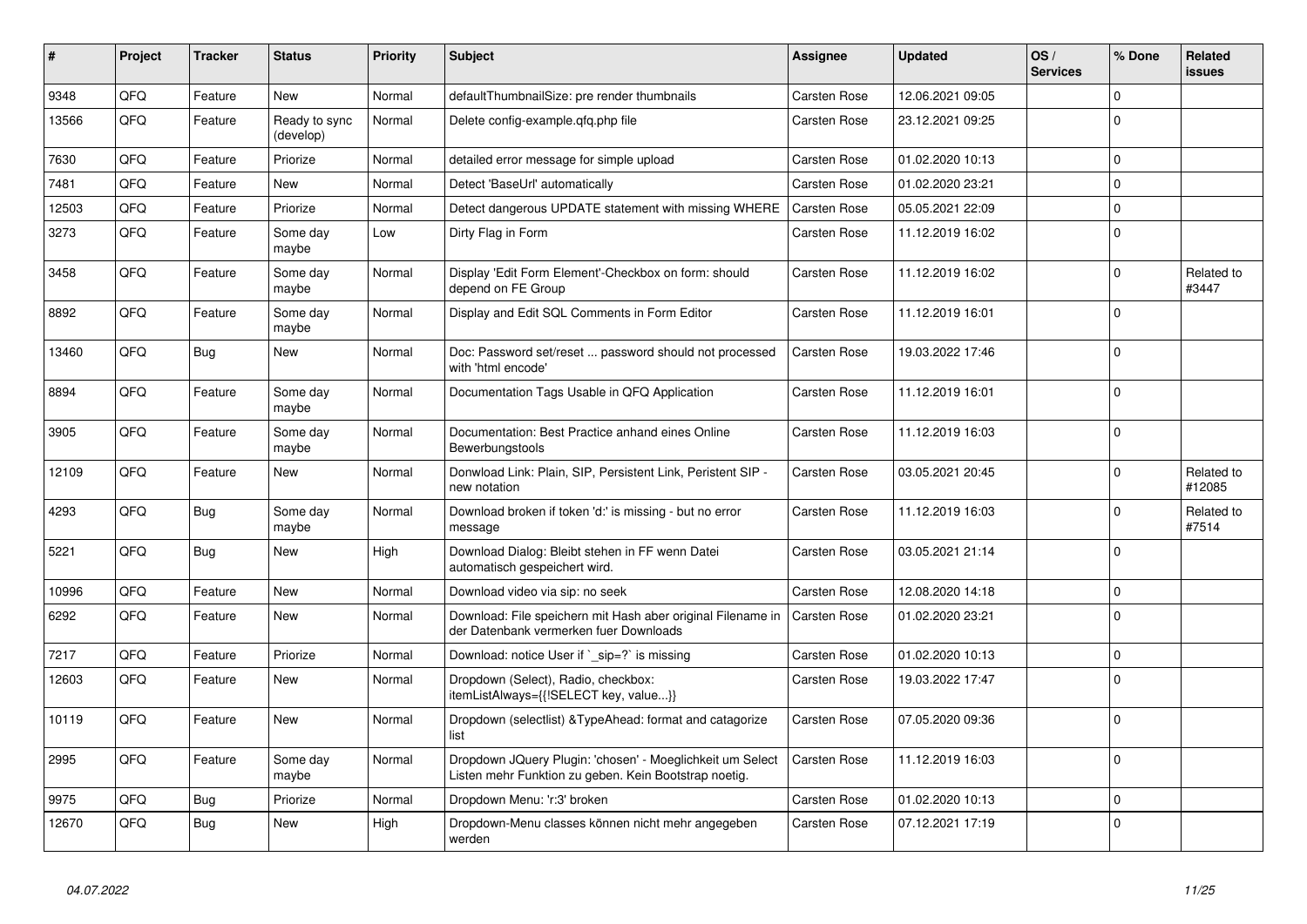| #     | Project | <b>Tracker</b> | <b>Status</b>     | <b>Priority</b> | <b>Subject</b>                                                                                                   | Assignee            | <b>Updated</b>   | OS/<br><b>Services</b> | % Done      | Related<br>issues         |
|-------|---------|----------------|-------------------|-----------------|------------------------------------------------------------------------------------------------------------------|---------------------|------------------|------------------------|-------------|---------------------------|
| 4869  | QFQ     | Feature        | Some day<br>maybe | Normal          | Dynamic Update (show, hide, readonly?, required?) for<br><b>Template Group Elements</b>                          | <b>Carsten Rose</b> | 01.02.2020 23:19 |                        | $\Omega$    | Related to<br>#4865       |
| 4583  | QFQ     | Bug            | Some day<br>maybe | Normal          | Dynamic Update bei TypeAhead Feldern                                                                             | <b>Carsten Rose</b> | 01.02.2020 23:19 |                        | $\Omega$    |                           |
| 3216  | QFQ     | Feature        | Some day<br>maybe | Normal          | dynamic update für checkbox label2                                                                               | <b>Carsten Rose</b> | 11.12.2019 16:03 |                        | $\Omega$    | Related to<br>#2081       |
| 11504 | QFQ     | Feature        | <b>New</b>        | Normal          | Dynamic Update: Button text update for 'Save',' Close' &<br>'Delete'                                             | <b>Carsten Rose</b> | 12.11.2020 23:44 |                        | $\Omega$    |                           |
| 3811  | QFQ     | Bug            | Some day<br>maybe | Normal          | Dynamic Update: extraButtonInfo - Text aktualisieren                                                             | <b>Carsten Rose</b> | 11.12.2019 16:03 |                        | 0           | Related to<br>#11517      |
| 8106  | QFQ     | <b>Bug</b>     | Some day<br>maybe | Normal          | Dynamic Update: Feld kann nicht auf empty zurückgesetzt<br>werden                                                | <b>Carsten Rose</b> | 11.12.2019 16:01 |                        | 0           |                           |
| 4082  | QFQ     | Feature        | New               | Normal          | Dynamic Update: modeSql - useful default                                                                         | Carsten Rose        | 01.02.2020 23:22 |                        | $\Omega$    |                           |
| 3682  | QFQ     | <b>Bug</b>     | Some day<br>maybe | Normal          | Dynamic update: Radio buttons                                                                                    | <b>Carsten Rose</b> | 11.12.2019 16:02 |                        | $\mathbf 0$ |                           |
| 7002  | QFQ     | <b>Bug</b>     | <b>New</b>        | Normal          | Dynamic Update: row does not disappear / appear                                                                  | <b>Carsten Rose</b> | 01.02.2020 23:22 |                        | 0           |                           |
| 7109  | QFQ     | Feature        | <b>New</b>        | Normal          | Dynamic Updates: row/element hide                                                                                | <b>Carsten Rose</b> | 01.02.2020 23:22 |                        | $\Omega$    | Has<br>duplicate<br>#4081 |
| 11460 | QFQ     | Feature        | <b>New</b>        | Normal          | Easier creation of changelog: gitchangelog                                                                       | Carsten Rose        | 12.06.2021 10:20 |                        | $\Omega$    | Related to<br>#13467      |
| 9783  | QFQ     | <b>Bug</b>     | <b>New</b>        | Normal          | Email with special characters                                                                                    | Carsten Rose        | 01.02.2020 23:22 |                        | $\Omega$    |                           |
| 5579  | QFQ     | Feature        | Some day<br>maybe | Normal          | Enhance Doc / Presentation: variable type 'link column type'                                                     | <b>Carsten Rose</b> | 01.02.2020 23:19 |                        | $\Omega$    |                           |
| 8585  | QFQ     | Feature        | Priorize          | Normal          | Enhance Error message for 'unknown form'                                                                         | <b>Carsten Rose</b> | 01.02.2020 10:13 |                        | $\Omega$    |                           |
| 6250  | QFQ     | Feature        | In Progress       | Normal          | Enhance layout: a) Subrecord, b) Subrecord-Title                                                                 | <b>Carsten Rose</b> | 01.02.2020 23:22 |                        | $\Omega$    | Related to<br>#5391       |
| 9013  | QFQ     | Bug            | New               | Normal          | Error in Twig template not handled                                                                               | <b>Carsten Rose</b> | 20.10.2021 13:43 |                        | $\mathbf 0$ |                           |
| 6677  | QFQ     | Bug            | <b>New</b>        | Normal          | Error message FE Action Element: no/wrong FE reference<br>who cause the problem.                                 | <b>Carsten Rose</b> | 01.02.2020 23:21 |                        | $\Omega$    |                           |
| 7547  | QFQ     | Bug            | <b>New</b>        | Normal          | Error Message in afterSave: wrong parameter column<br>reported                                                   | <b>Carsten Rose</b> | 01.02.2020 23:22 |                        | $\Omega$    |                           |
| 5132  | QFQ     | Feature        | Some day<br>maybe | Normal          | Error Message sendmail missing attachment: more details                                                          | <b>Carsten Rose</b> | 01.02.2020 23:19 |                        | $\Omega$    |                           |
| 6912  | QFQ     | Bug            | <b>New</b>        | Normal          | error Message Var 'deadline' already set in SIP - in Form<br>with FE.value={{deadline:R:::{{deadlinePeriod:Y}}}} | <b>Carsten Rose</b> | 01.02.2020 23:21 |                        | $\Omega$    |                           |
| 9127  | QFQ     | Bug            | <b>New</b>        | Normal          | Error Message: change 'roll over' color - text not readable                                                      | <b>Carsten Rose</b> | 01.02.2020 23:22 |                        | $\Omega$    |                           |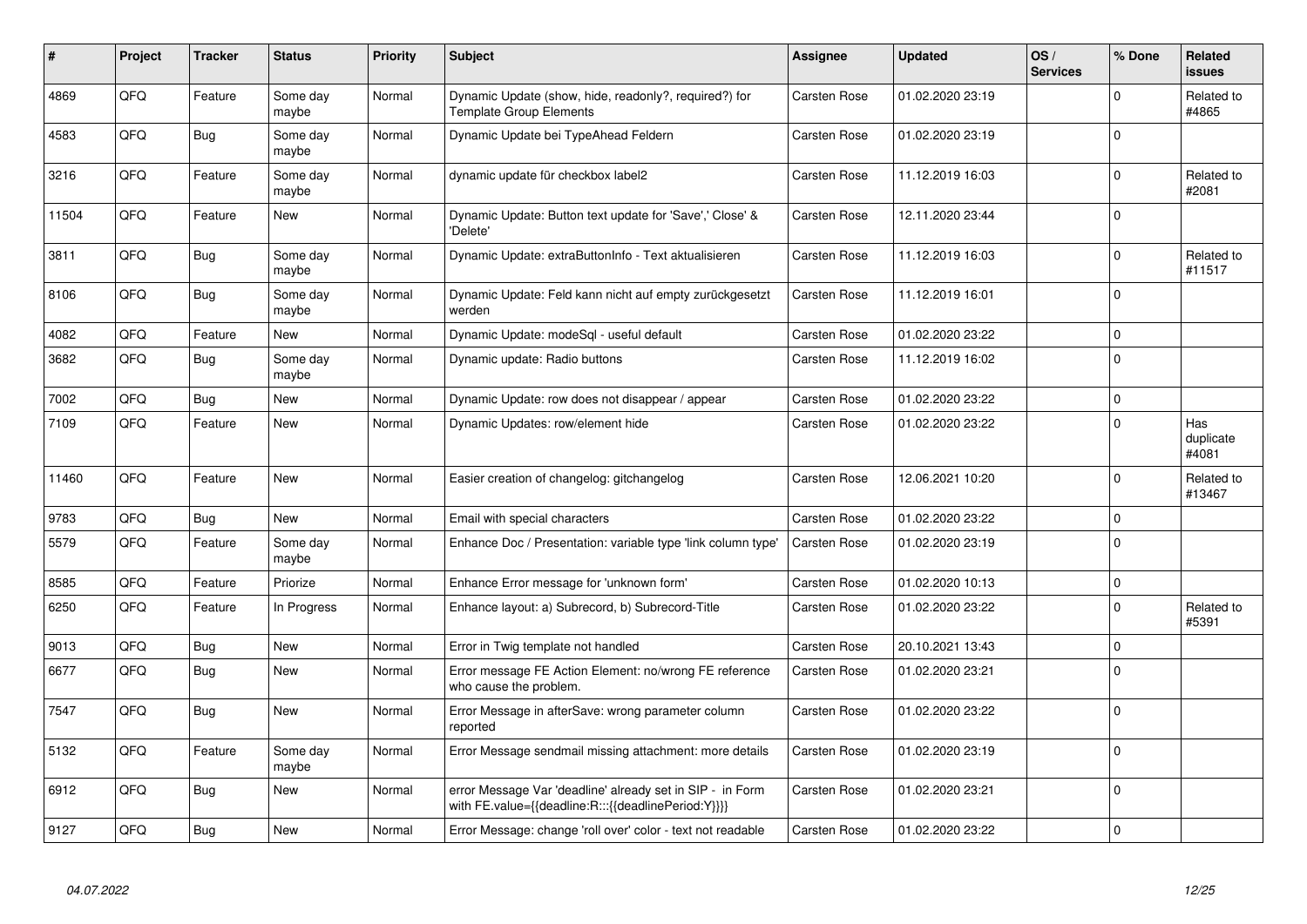| #     | Project | <b>Tracker</b> | <b>Status</b>     | <b>Priority</b> | <b>Subject</b>                                                                                                          | Assignee            | <b>Updated</b>   | OS/<br><b>Services</b> | % Done      | Related<br>issues                                                                                                              |
|-------|---------|----------------|-------------------|-----------------|-------------------------------------------------------------------------------------------------------------------------|---------------------|------------------|------------------------|-------------|--------------------------------------------------------------------------------------------------------------------------------|
| 9128  | QFQ     | Feature        | <b>New</b>        | Normal          | Error Message: not replaced variables- a) replace back to<br>'{{', b) underline                                         | Carsten Rose        | 01.02.2020 23:22 |                        | 0           | Related to<br>#9129                                                                                                            |
| 4330  | QFQ     | Feature        | Some day<br>maybe | Normal          | Error Message: report missing {{ / }} in sqlUpdate, sqlInsert,<br>sqlDelete, sqlAfter, sqlBefore in FE action elements. | <b>Carsten Rose</b> | 01.02.2020 23:20 |                        | $\Omega$    |                                                                                                                                |
| 4328  | QFQ     | Bug            | Some day<br>maybe | Normal          | Error Message: Show FE name/number on problems in FE                                                                    | <b>Carsten Rose</b> | 01.02.2020 23:20 |                        | 0           |                                                                                                                                |
| 10976 | QFQ     | Feature        | <b>New</b>        | Normal          | Excel Export Verbesserungen                                                                                             | <b>Carsten Rose</b> | 06.08.2020 10:56 |                        | 0           |                                                                                                                                |
| 12024 | QFQ     | Feature        | New               | Normal          | Excel Export: text columns by default decode<br>htmlspeciachar()                                                        | Carsten Rose        | 17.02.2021 23:55 |                        | $\Omega$    | Related to<br>#12022                                                                                                           |
| 6594  | QFQ     | Feature        | <b>New</b>        | Normal          | Excel: on download, check if there is a valid sip                                                                       | Carsten Rose        | 01.02.2020 23:21 |                        | $\Omega$    |                                                                                                                                |
| 14464 | QFQ     | Support        | New               | Normal          | Exception: Missing button to edit FormElement with broken<br>sqlValidate / beforeLoad                                   | <b>Carsten Rose</b> | 04.07.2022 00:13 |                        | 0           |                                                                                                                                |
| 3900  | QFQ     | Feature        | Some day<br>maybe | Normal          | Extend documentation of 'Copy / Paste'                                                                                  | <b>Carsten Rose</b> | 11.12.2019 16:03 |                        | 0           | Related to<br>#3899                                                                                                            |
| 11217 | QFQ     | Feature        | Some day<br>maybe | Normal          | <b>Extend Script Functionality</b>                                                                                      | <b>Carsten Rose</b> | 16.09.2021 15:10 |                        | $\Omega$    |                                                                                                                                |
| 11517 | QFQ     | Bug            | In Progress       | Normal          | extraButtonInfo Broken for multiple FormElements                                                                        | <b>Carsten Rose</b> | 12.05.2022 13:12 |                        | $\Omega$    | Related to<br>#7890,<br>Related to<br>#3811, Has<br>duplicate<br>#10905, Has<br>duplicate<br>#10553, Has<br>duplicate<br>#6779 |
| 4528  | QFQ     | Bug            | Some day<br>maybe | Normal          | extraButtonLock mit SQLAhead Bug                                                                                        | Carsten Rose        | 01.02.2020 23:19 |                        | $\Omega$    |                                                                                                                                |
| 8719  | QFQ     | Feature        | <b>New</b>        | Normal          | extraButtonLock: add support for 0/1                                                                                    | Carsten Rose        | 01.02.2020 23:22 |                        | $\Omega$    |                                                                                                                                |
| 9862  | QFQ     | Bug            | Priorize          | Normal          | Failed writing to sql mail qfq.log should throw an exception                                                            | Carsten Rose        | 01.02.2020 10:13 |                        | $\Omega$    |                                                                                                                                |
| 8584  | QFQ     | Feature        | Priorize          | Normal          | FE 'Action' - never assign to Container (except Template<br>Group)                                                      | Carsten Rose        | 01.02.2020 10:13 |                        | $\mathbf 0$ |                                                                                                                                |
| 9352  | QFQ     | Feature        | New               | Normal          | FE 'Native' fire slaveld, sqlAfter, sqlIns                                                                              | <b>Carsten Rose</b> | 01.02.2020 23:22 |                        | $\Omega$    |                                                                                                                                |
| 7812  | QFQ     | Feature        | New               | Normal          | FE 'Subrecord' - new option 'subrecordShowFilter',<br>'subrecordPaging'                                                 | Carsten Rose        | 01.02.2020 23:22 |                        |             |                                                                                                                                |
| 9531  | QFQ     | Bug            | New               | High            | FE File: Dynamic Update / modeSql / required detected<br>even it not set                                                | Carsten Rose        | 11.06.2021 20:32 |                        | 0           | Related to<br>#12398                                                                                                           |
| 3750  | QFQ     | Bug            | Some day<br>maybe | Normal          | FE in a row: if one violates check, all are red                                                                         | Carsten Rose        | 11.12.2019 16:03 |                        | $\mathbf 0$ |                                                                                                                                |
| 12040 | QFQ     | Bug            | New               | Normal          | FE Mode 'hidden' für zwei FEs auf einer Zeile                                                                           | Carsten Rose        | 18.02.2021 10:13 |                        | 0           |                                                                                                                                |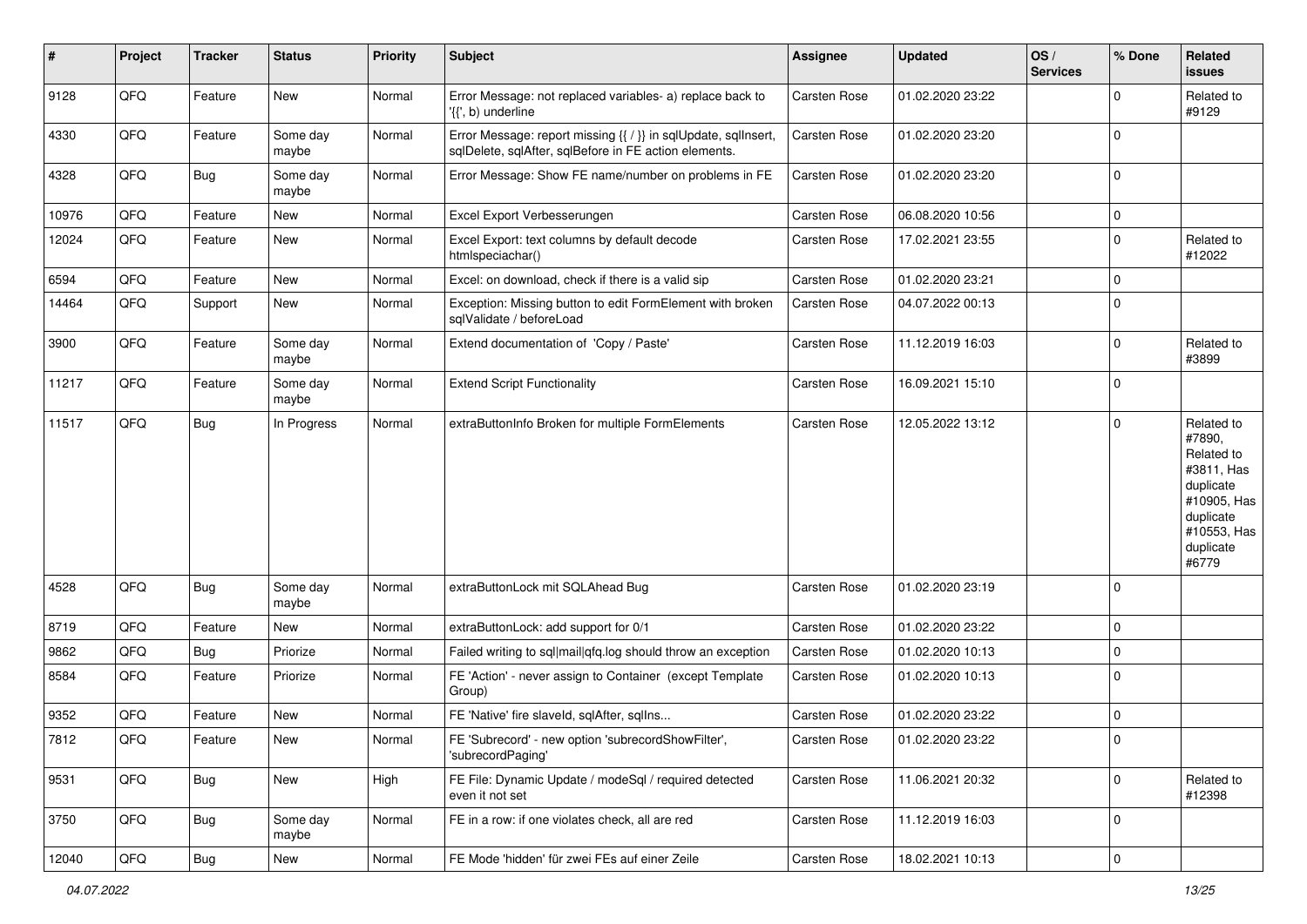| #     | Project | <b>Tracker</b> | <b>Status</b>     | <b>Priority</b> | <b>Subject</b>                                                                                                       | Assignee            | <b>Updated</b>   | OS/<br><b>Services</b> | % Done         | Related<br><b>issues</b>                                              |
|-------|---------|----------------|-------------------|-----------------|----------------------------------------------------------------------------------------------------------------------|---------------------|------------------|------------------------|----------------|-----------------------------------------------------------------------|
| 3547  | QFQ     | <b>Bug</b>     | <b>New</b>        | Normal          | FE of type 'note' causes writing of empty fields.                                                                    | <b>Carsten Rose</b> | 01.02.2020 23:21 |                        | $\Omega$       |                                                                       |
| 7656  | QFQ     | Bug            | Priorize          | Normal          | FE with required, 'pattern' and 'extraButtonLock': always<br>complain about missing value                            | <b>Carsten Rose</b> | 01.02.2020 10:13 |                        | $\Omega$       |                                                                       |
| 8277  | QFQ     | Feature        | Priorize          | Normal          | fe.parameter.default=                                                                                                | <b>Carsten Rose</b> | 01.02.2020 23:17 |                        | $\Omega$       | Related to<br>#8113                                                   |
| 10013 | QFQ     | Feature        | Some day<br>maybe | Normal          | FE.typ=editor: CodeMirror                                                                                            | <b>Carsten Rose</b> | 08.06.2022 10:37 |                        | $\Omega$       | Related to<br>#12611,<br>Related to<br>#12490,<br>Related to<br>#7732 |
| 5021  | QFQ     | <b>Bug</b>     | Some day<br>maybe | Normal          | FE.typ=extra - during save displays error 'datum2' already<br>filled in STORE SIP - the value is stored nevertheless | <b>Carsten Rose</b> | 01.02.2020 23:19 |                        | $\Omega$       | Related to<br>#3875                                                   |
| 5559  | QFQ     | Bug            | <b>New</b>        | Normal          | FE.type = Upload: 'accept' might contain variables                                                                   | <b>Carsten Rose</b> | 11.05.2020 21:23 |                        | $\Omega$       |                                                                       |
| 8049  | QFQ     | Bug            | <b>New</b>        | Normal          | FE.type=note, column 'value': text moves some pixel to top<br>after save                                             | Carsten Rose        | 01.02.2020 23:22 |                        | $\mathbf 0$    |                                                                       |
| 9317  | QFQ     | Bug            | <b>New</b>        | Normal          | FE.type=note: with dynamic show/hidden an empty label<br>causes trouble                                              | Carsten Rose        | 01.02.2020 23:22 |                        | $\mathbf 0$    |                                                                       |
| 7899  | QFQ     | Bug            | <b>New</b>        | High            | Fe.type=password / retype / required: always complain<br>about missing value                                         | <b>Carsten Rose</b> | 03.05.2021 21:14 |                        | $\Omega$       |                                                                       |
| 10082 | QFQ     | Bug            | <b>New</b>        | Normal          | FE.type=SELECT - 'sanatize' Class                                                                                    | <b>Carsten Rose</b> | 07.05.2020 09:36 |                        | $\Omega$       | Related to<br>#10081                                                  |
| 12162 | QFQ     | Feature        | New               | Normal          | FE.type=sendmail: personalized mailing (several mails) via<br>template                                               | <b>Carsten Rose</b> | 03.05.2021 20:45 |                        | $\mathbf 0$    |                                                                       |
| 9347  | QFQ     | Bug            | <b>New</b>        | High            | FE.type=upload with dynamic show/hidden: required not<br>detected                                                    | Carsten Rose        | 12.06.2021 10:40 |                        | $\Omega$       | Related to<br>#5305.<br>Related to<br>#12398                          |
| 8037  | QFQ     | <b>Bug</b>     | Priorize          | Normal          | FE.type=upload (advanced mode): {{slaveId:V}} missing<br>during dynamic update                                       | <b>Carsten Rose</b> | 01.02.2020 10:13 |                        | $\overline{0}$ |                                                                       |
| 9534  | QFQ     | Bug            | Priorize          | Urgent          | FE.type=upload: 'Unknown Mode: ID"                                                                                   | <b>Carsten Rose</b> | 03.05.2021 21:14 |                        | $\Omega$       | Related to<br>#9532                                                   |
| 9533  | QFQ     | Bug            | <b>New</b>        | Normal          | FE.type=upload: Check in 'beforeSave' if upload is given                                                             | Carsten Rose        | 01.02.2020 23:22 |                        | $\Omega$       | Related to<br>#11523                                                  |
| 7512  | QFQ     | Bug            | <b>New</b>        | Normal          | FE: inputType=number >> 'pattern' is not respected                                                                   | Carsten Rose        | 01.02.2020 23:22 |                        | $\Omega$       |                                                                       |
| 7920  | QFQ     | Feature        | <b>New</b>        | Normal          | FE: Syntax Highlight, Zeinlenumbruch                                                                                 | Carsten Rose        | 01.02.2020 10:03 |                        | $\Omega$       |                                                                       |
| 10937 | QFQ     | Bug            | New               | Normal          | Fehler mit abhängigen Select- Feldern beim Positionieren                                                             | Carsten Rose        | 12.11.2020 23:45 |                        | $\Omega$       |                                                                       |
| 4872  | QFQ     | Feature        | Some day<br>maybe | Normal          | Fields of Typo3 page available in STORE_TYPO3                                                                        | <b>Carsten Rose</b> | 01.02.2020 23:19 |                        | $\Omega$       |                                                                       |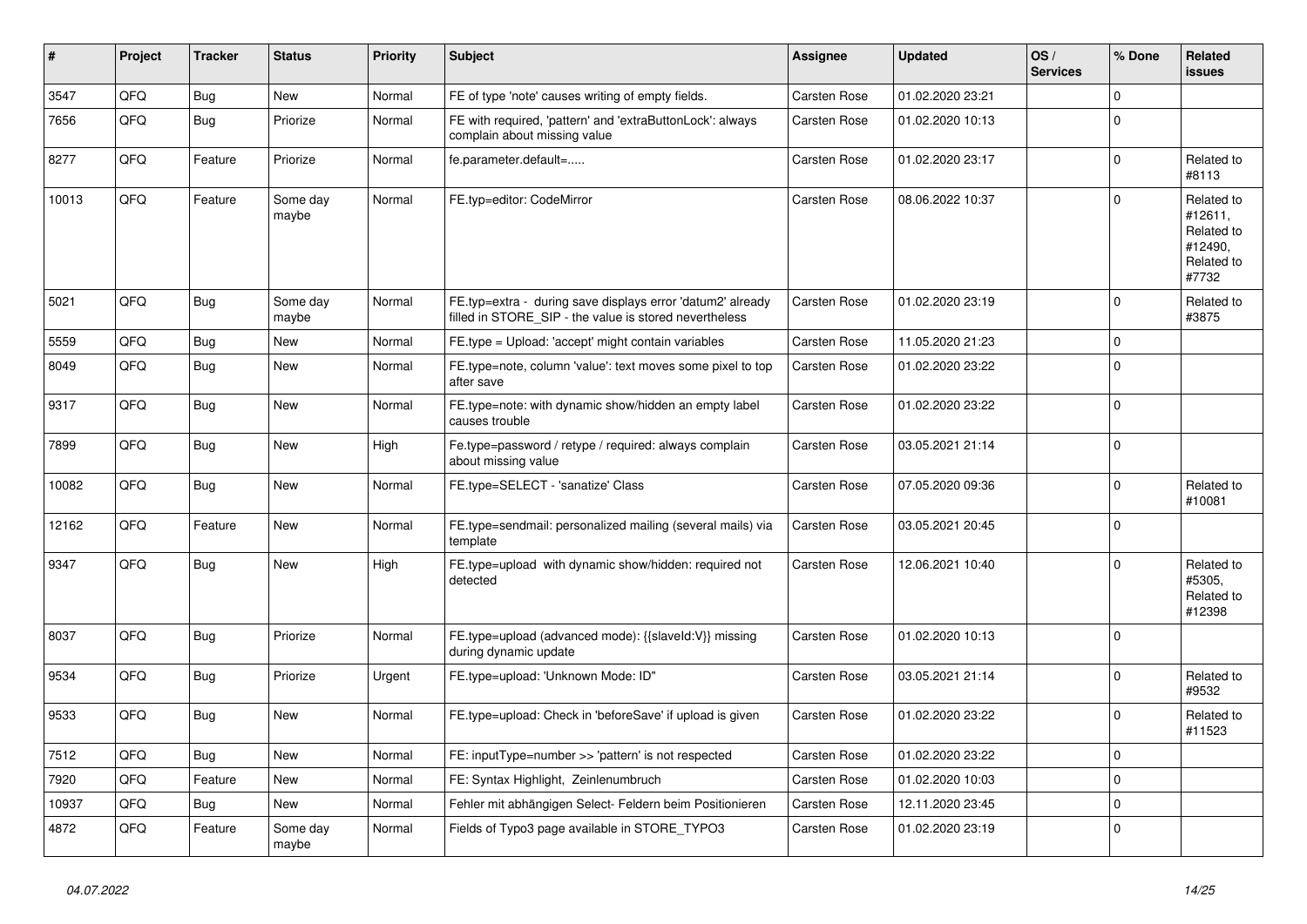| ∦     | Project | <b>Tracker</b> | <b>Status</b>     | <b>Priority</b> | Subject                                                                                                                                             | Assignee     | <b>Updated</b>   | OS/<br><b>Services</b> | % Done      | Related<br>issues         |
|-------|---------|----------------|-------------------|-----------------|-----------------------------------------------------------------------------------------------------------------------------------------------------|--------------|------------------|------------------------|-------------|---------------------------|
| 4413  | QFQ     | Feature        | <b>New</b>        | Normal          | fieldset: show/hidden, modeSql, dynamicUpdate                                                                                                       | Carsten Rose | 09.02.2022 15:19 |                        | $\Omega$    |                           |
| 6462  | QFQ     | Bug            | <b>New</b>        | Normal          | File Upload: Nutzlose Fehlermeldung wenn Datei zu gross                                                                                             | Carsten Rose | 01.02.2020 23:21 |                        | $\Omega$    | Related to<br>#6139       |
| 8336  | QFQ     | Feature        | <b>New</b>        | Normal          | Form > modified > Close New: a) Optional disable popup, b)<br>custom text, c) mode on save: close stay                                              | Carsten Rose | 01.02.2020 23:22 |                        | $\Omega$    | Related to<br>#8335       |
| 9602  | QFQ     | Feature        | <b>New</b>        | Normal          | Form definition as JSON                                                                                                                             | Carsten Rose | 01.02.2020 23:21 |                        | $\Omega$    | Related to<br>#9600       |
| 4756  | QFQ     | Bug            | New               | Normal          | Form dirty even nothing changes                                                                                                                     | Carsten Rose | 11.12.2019 16:16 |                        | $\Omega$    |                           |
| 11322 | QFQ     | Feature        | Some day<br>maybe | Normal          | Form Element JSON - (multiline parameter field)                                                                                                     | Carsten Rose | 16.09.2021 15:10 |                        | $\Omega$    |                           |
| 12315 | QFQ     | Feature        | Some day<br>maybe | Normal          | Form History (Diffs) / Backups                                                                                                                      | Carsten Rose | 16.09.2021 15:10 |                        | $\Omega$    |                           |
| 5557  | QFQ     | Bug            | Some day<br>maybe | Normal          | Form load: STORE_RECORD filled, but should be empty                                                                                                 | Carsten Rose | 01.02.2020 23:19 |                        | $\Omega$    |                           |
| 5983  | QFQ     | Feature        | Some day<br>maybe | Normal          | Form Submit (save & update): normalize date/-time FE                                                                                                | Carsten Rose | 01.02.2020 23:19 |                        | $\Omega$    |                           |
| 12581 | QFQ     | Bug            | <b>New</b>        | Normal          | Form.forward=close: Record 'new' in new browser tab ><br>save (& close) >> Form is not reloaded with new created<br>record id and stays in mode=new | Carsten Rose | 19.03.2022 17:48 |                        | 0           |                           |
| 9668  | QFQ     | Feature        | Priorize          | Normal          | Form.mode: rename 'hidden' to 'hide'                                                                                                                | Carsten Rose | 05.05.2021 22:14 |                        | $\Omega$    | Related to<br>#6437       |
| 9773  | QFQ     | Bug            | <b>New</b>        | Normal          | form.parameter.formModeGlobal=requiredOff                                                                                                           | Carsten Rose | 01.02.2020 15:56 |                        | $\mathbf 0$ |                           |
| 3708  | QFQ     | Feature        | Some day<br>maybe | Normal          | Form: input - 'specialchars', 'none'  gewisse tags<br>erlauben, andere verbieten                                                                    | Carsten Rose | 11.12.2019 16:02 |                        | $\Omega$    | Related to<br>#14320      |
| 6289  | QFQ     | Feature        | New               | Normal          | Form: Log                                                                                                                                           | Carsten Rose | 01.02.2020 23:21 |                        | $\Omega$    |                           |
| 12468 | QFQ     | Bug            | New               | Urgent          | Form: update Form.title after save                                                                                                                  | Carsten Rose | 03.05.2021 21:12 |                        | $\Omega$    |                           |
| 6998  | QFQ     | Feature        | Priorize          | Normal          | Form: with debug=on show column information as tooltip of<br>column label                                                                           | Carsten Rose | 01.02.2020 10:13 |                        | $\Omega$    |                           |
| 3877  | QFQ     | Feature        | Some day<br>maybe | Normal          | FormEditor: die Felder die aktuell nicht gebraucht werden<br>nur auf readonly/disabled setzen (nicht ausblenden > das<br>irritiert.                 | Carsten Rose | 11.12.2019 16:03 |                        | $\mathbf 0$ |                           |
| 9537  | QFQ     | Feature        | New               | Normal          | FormEditor: Edit fieldset in FrontEnd                                                                                                               | Carsten Rose | 01.02.2020 23:22 |                        | 0           |                           |
| 3350  | QFQ     | Feature        | Some day<br>maybe | Normal          | FormEditor: Hilfetext hinter 'checktype'                                                                                                            | Carsten Rose | 11.12.2019 16:02 |                        | 0           |                           |
| 8083  | QFQ     | Bug            | New               | High            | FormEditor: primary table list does not respect<br>'indexDb={{indexData:Y}}'                                                                        | Carsten Rose | 03.05.2021 21:14 |                        | $\mathbf 0$ | Has<br>duplicate<br>#6678 |
| 14290 | QFG     | Feature        | Priorize          | Normal          | FormEditor: Show Table Definition                                                                                                                   | Carsten Rose | 19.06.2022 16:37 |                        | 0           |                           |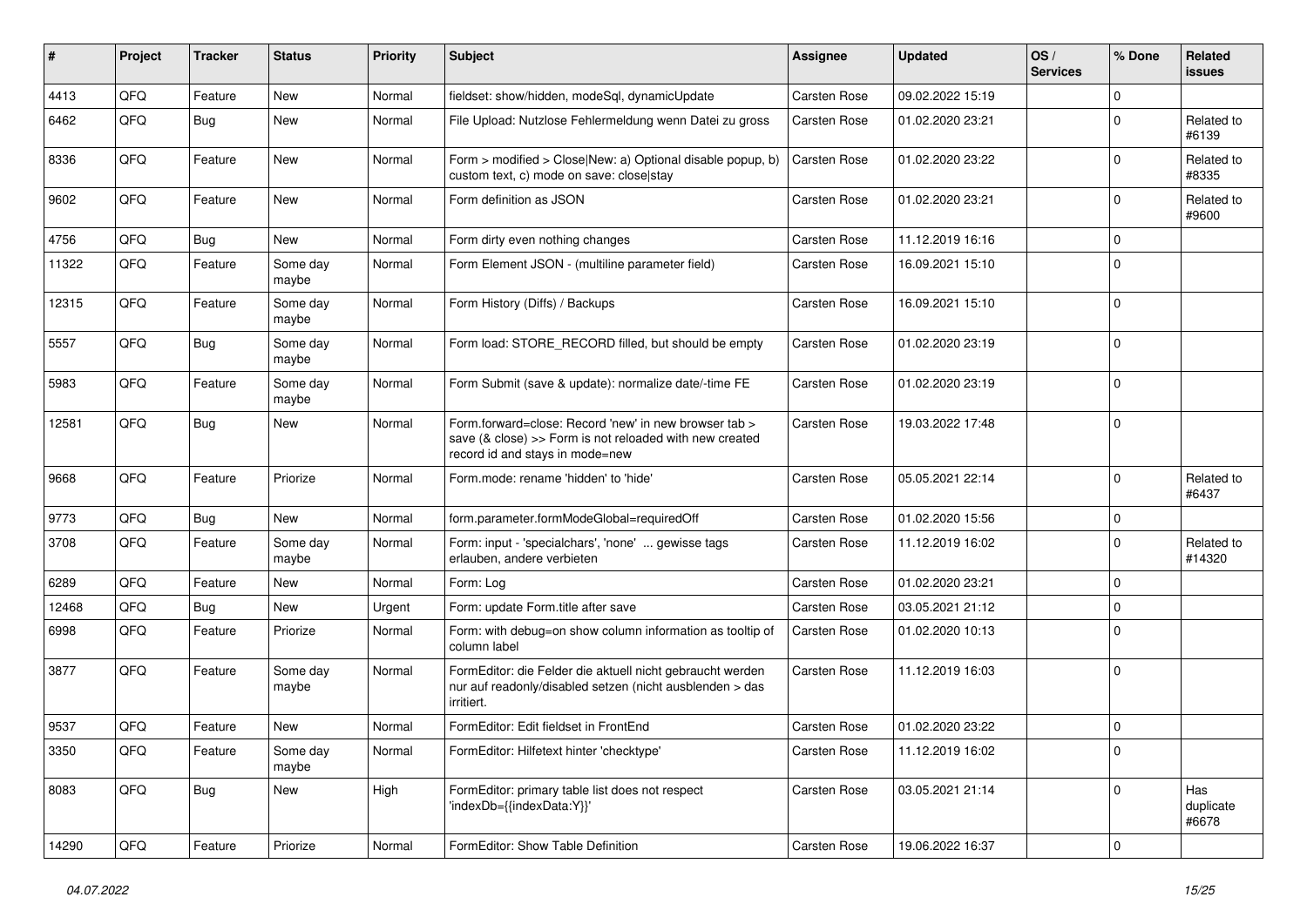| ∦     | Project | <b>Tracker</b> | <b>Status</b>     | Priority | Subject                                                                                    | Assignee            | <b>Updated</b>   | OS/<br><b>Services</b> | % Done      | Related<br><b>issues</b>                     |
|-------|---------|----------------|-------------------|----------|--------------------------------------------------------------------------------------------|---------------------|------------------|------------------------|-------------|----------------------------------------------|
| 7290  | QFQ     | Feature        | Priorize          | Normal   | FormEditor: title as textarea if LEN(title)>60                                             | Carsten Rose        | 01.02.2020 10:13 |                        | $\Omega$    | Blocked by<br>#7682                          |
| 4008  | QFQ     | <b>Bug</b>     | Some day<br>maybe | Normal   | FormElemen.type=sendmail: wrong 'TO' if 'real<br>name <rea@mail.to>' is used</rea@mail.to> | Carsten Rose        | 11.12.2019 16:03 |                        | $\Omega$    |                                              |
| 8034  | QFQ     | Feature        | Priorize          | Normal   | FormElement 'data': 22.22.2222 should not be accepted                                      | Carsten Rose        | 01.02.2020 10:13 |                        | $\Omega$    |                                              |
| 7890  | QFQ     | Bug            | <b>New</b>        | Normal   | FormElement 'required': extraButtonInfo not aligned                                        | Carsten Rose        | 11.06.2021 21:17 |                        | $\Omega$    | Related to<br>#11517                         |
| 10322 | QFQ     | Bug            | <b>New</b>        | Normal   | FormElement / Radio: missing column 'enum' >> FE not<br>reported                           | Carsten Rose        | 07.05.2020 09:37 |                        | $\Omega$    |                                              |
| 6602  | QFQ     | Feature        | New               | Normal   | Formlet: in Report auf Mausklick ein mini-form oeffnen                                     | Carsten Rose        | 11.12.2019 16:16 |                        | $\mathbf 0$ |                                              |
| 6609  | QFQ     | Feature        | <b>New</b>        | Normal   | Formlet: JSON API erweitern                                                                | Carsten Rose        | 01.02.2020 23:21 |                        | 50          |                                              |
| 3570  | QFQ     | <b>Bug</b>     | Some day<br>maybe | High     | Formular mit prmitnew permitEdit=Always wird nicht<br>aufgerufen (ist leer)                | <b>Carsten Rose</b> | 03.05.2021 21:14 |                        | $\Omega$    |                                              |
| 9900  | QFQ     | Feature        | Priorize          | Normal   | Generic API Call: tt-content record >> JSON                                                | Carsten Rose        | 01.02.2020 10:13 |                        | $\Omega$    |                                              |
| 10095 | QFQ     | Feature        | Some day<br>maybe | Normal   | Generic Gitlab Integration into QFQ                                                        | Carsten Rose        | 16.09.2021 15:10 |                        | $\Omega$    |                                              |
| 14283 | QFQ     | Bug            | Priorize          | Normal   | HEIC / HEIF convert doesn't trigger                                                        | Carsten Rose        | 19.06.2022 16:37 |                        | $\mathbf 0$ |                                              |
| 11702 | QFQ     | Feature        | <b>New</b>        | Normal   | HTML Special Char makes no sense for 'allbut' if '&' is<br>forbidden                       | <b>Carsten Rose</b> | 07.12.2021 16:35 |                        | $\Omega$    | Related to<br>#5112.<br>Related to<br>#14320 |
| 12480 | QFQ     | Feature        | <b>New</b>        | Normal   | If QFQ upgrade is running, block further request                                           | <b>Carsten Rose</b> | 03.05.2021 20:45 |                        | $\Omega$    |                                              |
| 8217  | QFQ     | Feature        | <b>New</b>        | Normal   | if-elseif-else construct                                                                   | <b>Carsten Rose</b> | 16.03.2021 18:41 |                        | $\Omega$    | Related to<br>#10716                         |
| 7660  | QFQ     | Feature        | <b>New</b>        | Normal   | IMAP: import mails to DB, move / delete mails                                              | Carsten Rose        | 01.02.2020 09:52 |                        | $\mathbf 0$ |                                              |
| 12513 | QFQ     | <b>Bug</b>     | <b>New</b>        | High     | Implement server side check of maxlength                                                   | <b>Carsten Rose</b> | 07.12.2021 17:19 |                        | $\Omega$    |                                              |
| 7453  | QFQ     | Feature        | Some day<br>maybe | Normal   | import / export forms QFQ                                                                  | <b>Carsten Rose</b> | 16.09.2021 15:10 |                        | $\Omega$    |                                              |
| 14091 | QFQ     | <b>Bug</b>     | New               | Normal   | inconsistent template path for twig                                                        | Carsten Rose        | 19.04.2022 18:36 |                        | $\Omega$    |                                              |
| 4659  | QFQ     | Bug            | Some day<br>maybe | Normal   | infoButtonExtra                                                                            | Carsten Rose        | 01.02.2020 23:20 |                        | $\mathbf 0$ |                                              |
| 14305 | QFQ     | Bug            | <b>New</b>        | Normal   | Inline Report editing does not create history entries                                      | Carsten Rose        | 10.06.2022 11:55 |                        | $\mathbf 0$ |                                              |
| 11036 | QFQ     | Feature        | Some day<br>maybe | Normal   | inline report editor permissions                                                           | <b>Carsten Rose</b> | 16.09.2021 15:09 |                        | $\Omega$    | Related to<br>#11323                         |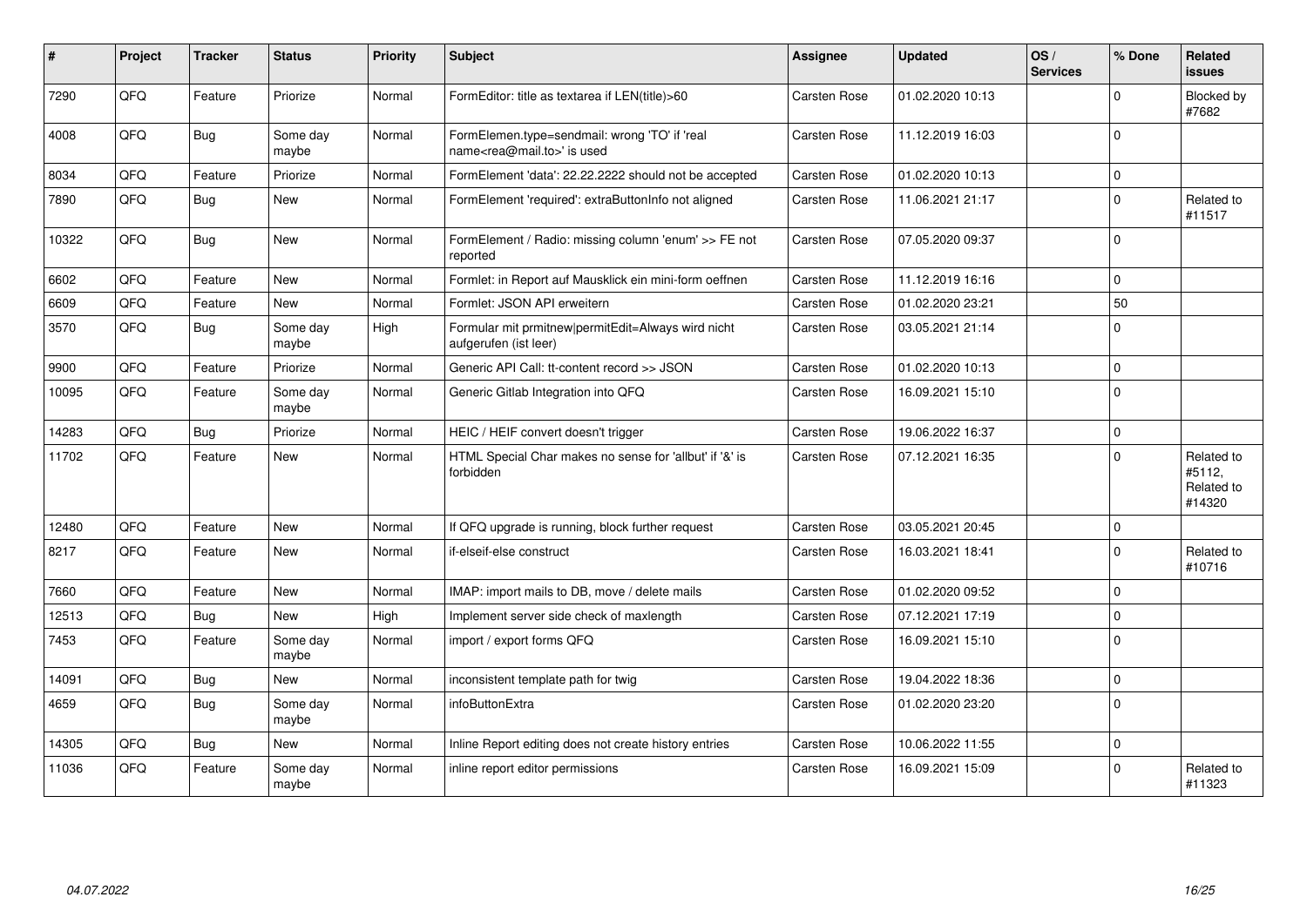| #     | Project | <b>Tracker</b> | <b>Status</b>     | <b>Priority</b> | <b>Subject</b>                                                                                           | Assignee            | <b>Updated</b>   | OS/<br><b>Services</b> | % Done      | Related<br>issues                                                       |
|-------|---------|----------------|-------------------|-----------------|----------------------------------------------------------------------------------------------------------|---------------------|------------------|------------------------|-------------|-------------------------------------------------------------------------|
| 9834  | QFQ     | <b>Bug</b>     | Priorize          | Normal          | Input elements with tag 'disabled' are missing on<br>form-submit: server option 'processReadOnly' broken | <b>Carsten Rose</b> | 07.12.2021 16:43 |                        | $\Omega$    | Related to<br>#9691,<br>Related to<br>#5305, Has<br>duplicate<br>#12331 |
| 9517  | QFQ     | Feature        | In Progress       | High            | Input multiple tags with typeahead                                                                       | Carsten Rose        | 03.05.2021 21:14 |                        | 40          | Related to<br>#10150                                                    |
| 7522  | QFQ     | Feature        | Priorize          | Normal          | Inserting default index.html to folder (Avoid Apache<br>Indexing)                                        | <b>Carsten Rose</b> | 01.02.2020 10:13 |                        | $\Omega$    |                                                                         |
| 4259  | QFQ     | Feature        | Some day<br>maybe | Normal          | Instant trigger a cron job                                                                               | <b>Carsten Rose</b> | 11.12.2019 16:03 |                        | $\Omega$    |                                                                         |
| 1946  | QFQ     | Feature        | Some day<br>maybe | Normal          | Kontrolle ob der ReadOnly Modus bei den<br>Formularelementen korrekt implementiert ist                   | Carsten Rose        | 11.12.2019 16:03 |                        | $\Omega$    |                                                                         |
| 10443 | QFQ     | Feature        | In Progress       | Normal          | Konzept_api / _live                                                                                      | Carsten Rose        | 07.05.2020 09:39 |                        | $\mathbf 0$ |                                                                         |
| 10593 | QFQ     | Feature        | <b>New</b>        | Normal          | label2: text behind input element                                                                        | Carsten Rose        | 16.05.2020 10:57 |                        | $\mathbf 0$ |                                                                         |
| 14371 | QFQ     | Feature        | Priorize          | Normal          | <b>LDAP via REPORT</b>                                                                                   | <b>Carsten Rose</b> | 19.06.2022 16:37 |                        | $\mathbf 0$ |                                                                         |
| 3457  | QFQ     | Feature        | Some day<br>maybe | Normal          | LDAP: concat multi values to one single entry                                                            | Carsten Rose        | 11.12.2019 16:02 |                        | $\mathbf 0$ |                                                                         |
| 8702  | QFQ     | Feature        | <b>New</b>        | Normal          | Load Record which is locked: missing user info                                                           | Carsten Rose        | 11.12.2019 16:16 |                        | $\mathbf 0$ | Related to<br>#9789                                                     |
| 9777  | QFQ     | Feature        | <b>New</b>        | Normal          | Logging QFQ Variables                                                                                    | Carsten Rose        | 16.12.2019 17:17 |                        | $\mathbf 0$ |                                                                         |
| 2361  | QFQ     | Feature        | <b>New</b>        | Normal          | Logging wer/wann/wo welches Formular aufgerufen hat                                                      | <b>Carsten Rose</b> | 11.12.2019 16:15 |                        | $\Omega$    | Related to<br>#4432,<br>Related to<br>#7480                             |
| 5852  | QFQ     | Feature        | Some day<br>maybe | Normal          | Logging: mail.log / sql.log - im FE anzeigen und via AJAX<br>aktualisieren                               | <b>Carsten Rose</b> | 01.02.2020 23:19 |                        | $\Omega$    | Related to<br>#5885                                                     |
| 3504  | QFQ     | Feature        | <b>New</b>        | Normal          | Logging: welche Action FEs werden wann wie ausgefuehrt                                                   | Carsten Rose        | 01.02.2020 23:21 |                        | $\Omega$    | Related to<br>#5458,<br>Related to<br>#4092                             |
| 2084  | QFQ     | Feature        | Some day<br>maybe | Normal          | Mailto mit encryption: Subrecord                                                                         | Carsten Rose        | 11.12.2019 16:03 |                        | $\mathbf 0$ | Related to<br>#2082                                                     |
| 11747 | QFQ     | Feature        | <b>New</b>        | Normal          | Maintenance Page with Redirect                                                                           | <b>Carsten Rose</b> | 03.05.2021 20:47 |                        | $\Omega$    | Related to<br>#11741                                                    |
| 9208  | QFQ     | Feature        | <b>New</b>        | Normal          | Manage 'recent' records                                                                                  | <b>Carsten Rose</b> | 01.02.2020 23:22 |                        | $\Omega$    |                                                                         |
| 10014 | QFQ     | Feature        | New               | Normal          | Manual.rst: describe behaviour and process order of<br>fillStoreVar, slaveId, sqlBefore,                 | Carsten Rose        | 01.02.2020 22:31 |                        | $\Omega$    |                                                                         |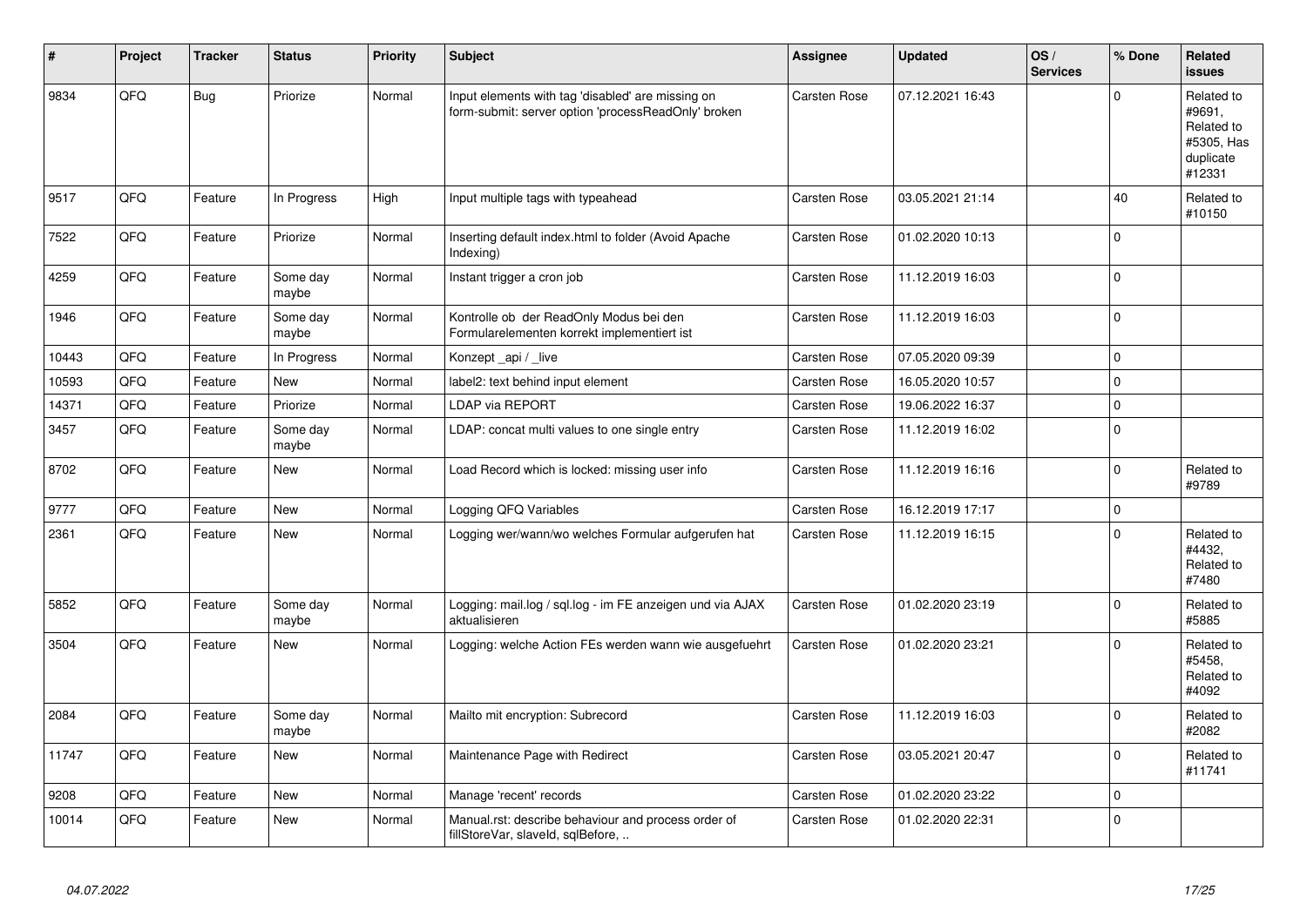| $\vert$ # | Project | <b>Tracker</b> | <b>Status</b>     | <b>Priority</b> | <b>Subject</b>                                                | <b>Assignee</b> | <b>Updated</b>   | OS/<br><b>Services</b> | % Done      | Related<br>issues                                                    |
|-----------|---------|----------------|-------------------|-----------------|---------------------------------------------------------------|-----------------|------------------|------------------------|-------------|----------------------------------------------------------------------|
| 11523     | QFQ     | Feature        | <b>New</b>        | Normal          | Mit dynamic Update erkennen, ob Upload gemacht wurde          | Carsten Rose    | 13.11.2020 15:07 |                        | $\Omega$    | Related to<br>#9533                                                  |
| 6765      | QFQ     | Feature        | New               | Normal          | Moeglichkeit via QFQ eigene Logs zu schreiben                 | Carsten Rose    | 01.02.2020 23:21 |                        | 0           |                                                                      |
| 10015     | QFQ     | Feature        | Priorize          | Normal          | Monospace in Textarea                                         | Carsten Rose    | 03.02.2020 13:40 |                        | $\mathbf 0$ |                                                                      |
| 5459      | QFQ     | <b>Bug</b>     | New               | High            | Multi DB: spread system tables between 'QFQ' and<br>'Data'-DB | Carsten Rose    | 03.05.2021 21:14 |                        | $\Omega$    | Related to<br>#4720                                                  |
| 9706      | QFQ     | Feature        | <b>New</b>        | Normal          | Multi File Upload (hidden template group)                     | Carsten Rose    | 01.02.2020 23:22 |                        | $\mathbf 0$ | Related to<br>#7521,<br>Related to<br>#5562,<br>Related to<br>#13330 |
| 10508     | QFQ     | Bug            | New               | High            | Multi Form broken on Multi DB Instance                        | Carsten Rose    | 03.05.2021 21:12 |                        | $\mathbf 0$ |                                                                      |
| 13331     | QFQ     | <b>Bug</b>     | New               | Normal          | Multi Form: Clear Icon misplaced                              | Carsten Rose    | 19.03.2022 17:47 |                        | $\Omega$    |                                                                      |
| 13332     | QFQ     | Bug            | New               | Normal          | Multi Form: Required Felder werden visuell nicht markiert.    | Carsten Rose    | 19.03.2022 17:47 |                        | $\mathbf 0$ |                                                                      |
| 13330     | QFQ     | Feature        | In Progress       | Normal          | Multi Form: Upload                                            | Carsten Rose    | 07.11.2021 12:40 |                        | 50          | Related to<br>#9706                                                  |
| 4365      | QFQ     | Feature        | Some day<br>maybe | Normal          | Multi Language: new way of config                             | Carsten Rose    | 01.02.2020 23:20 |                        | $\mathbf 0$ |                                                                      |
| 11516     | QFQ     | Feature        | <b>New</b>        | Normal          | Multi Page Form (Previous/Next Buttons)                       | Carsten Rose    | 16.03.2021 17:52 |                        | $\mathbf 0$ |                                                                      |
| 10714     | QFQ     | Feature        | New               | Normal          | multi Table Form                                              | Carsten Rose    | 16.03.2021 18:44 |                        | $\mathbf 0$ |                                                                      |
| 12325     | QFQ     | Bug            | Priorize          | Normal          | MultiDB form.dblndex not working for report syntax            | Carsten Rose    | 07.09.2021 13:37 |                        | $\mathbf 0$ | Related to<br>#12145,<br>Related to<br>#12314                        |
| 5695      | QFQ     | Feature        | In Progress       | Normal          | Multiform                                                     | Carsten Rose    | 02.01.2021 18:38 |                        | $\mathbf 0$ |                                                                      |
| 11695     | QFG     | Bug            | New               | Normal          | MultiForm required FE Error                                   | Carsten Rose    | 04.12.2020 13:34 |                        | $\mathbf 0$ |                                                                      |
| 9579      | QFQ     | Feature        | Some day<br>maybe | Normal          | Multiform with Process Row                                    | Carsten Rose    | 11.12.2019 16:01 |                        | $\Omega$    |                                                                      |
| 11667     | QFQ     | Bug            | New               | Normal          | MySQL mariadb-server-10.3: Incorrect datetime value           | Carsten Rose    | 03.05.2021 20:48 |                        | $\mathbf 0$ |                                                                      |
| 12023     | QFQ     | Feature        | New               | Normal          | MySQL Stored Precdure: QDECODESPECIALCHAR()                   | Carsten Rose    | 16.02.2021 11:16 |                        | $\Omega$    | Related to<br>#12022                                                 |
| 6437      | QFQ     | Feature        | New               | Normal          | Neuer Mode Button bei FormElementen                           | Carsten Rose    | 01.02.2020 23:21 |                        | $\pmb{0}$   | Related to<br>#9668,<br>Blocked by<br>#9678                          |
| 5782      | QFQ     | Feature        | New               | Normal          | NextCloud API                                                 | Carsten Rose    | 01.02.2020 10:02 |                        | $\mathbf 0$ |                                                                      |
| 12133     | QFQ     | <b>Bug</b>     | New               | Normal          | NPM, phpSpreadSheet aktualisieren                             | Carsten Rose    | 15.03.2021 09:04 |                        | $\pmb{0}$   |                                                                      |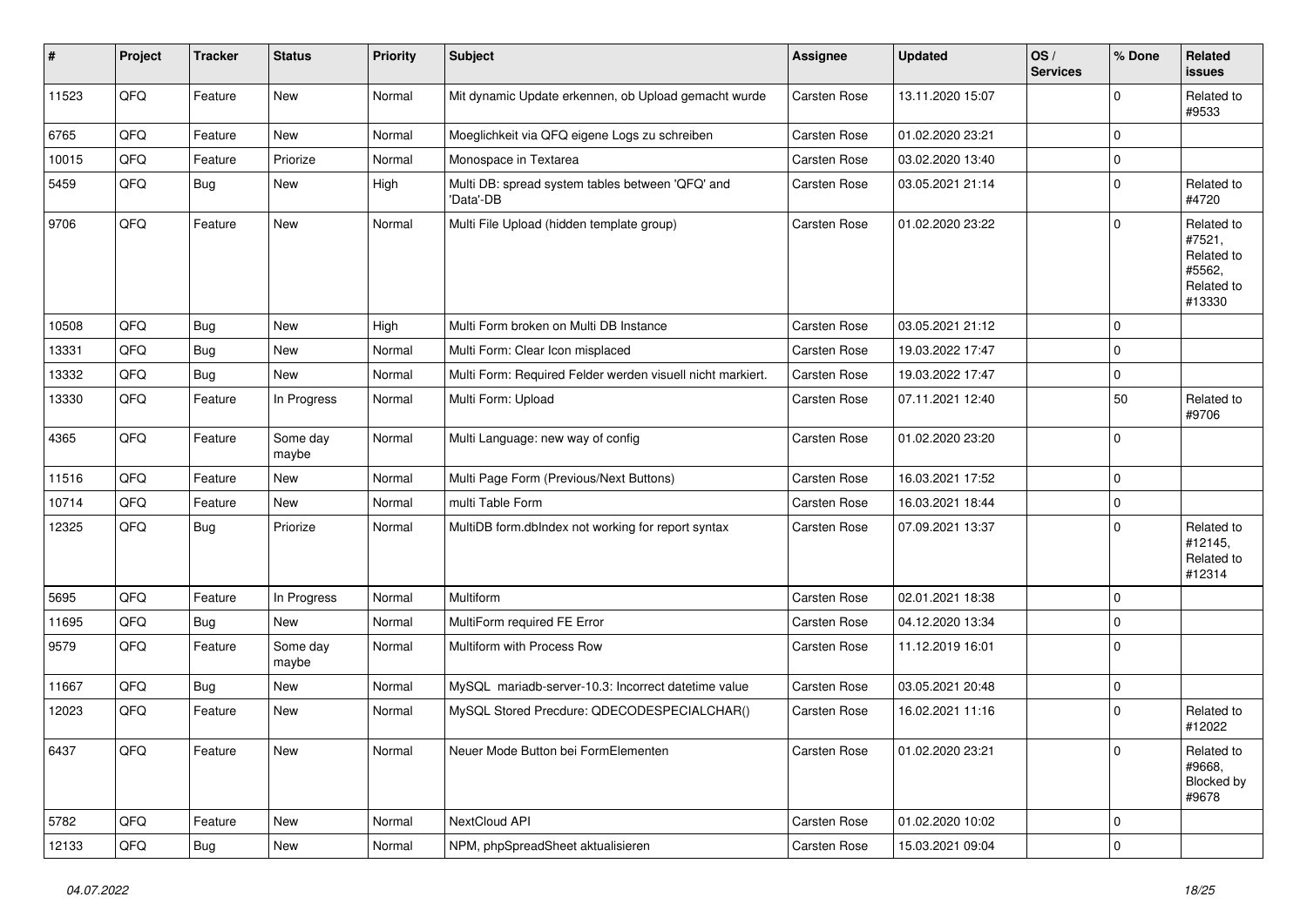| #     | Project | <b>Tracker</b> | <b>Status</b>     | <b>Priority</b> | <b>Subject</b>                                                                                        | Assignee            | <b>Updated</b>   | OS/<br><b>Services</b> | % Done      | Related<br><b>issues</b>                      |
|-------|---------|----------------|-------------------|-----------------|-------------------------------------------------------------------------------------------------------|---------------------|------------------|------------------------|-------------|-----------------------------------------------|
| 14090 | QFQ     | Feature        | New               | Normal          | Nützliche _script funktionen                                                                          | Carsten Rose        | 28.05.2022 11:03 |                        | $\mathbf 0$ |                                               |
| 10011 | QFQ     | Feature        | Priorize          | Normal          | Offer new STORE_TYPO3 Variable 'beUser', 'beEmail'                                                    | Carsten Rose        | 08.05.2021 09:51 |                        | $\mathbf 0$ | Related to<br>#10012,<br>Related to<br>#12511 |
| 7685  | QFQ     | <b>Bug</b>     | <b>New</b>        | Normal          | Open FormElement from QFQ error message and save<br>modified record: error about missing {{formId:F}} | Carsten Rose        | 01.02.2020 23:22 |                        | $\mathbf 0$ |                                               |
| 14175 | QFQ     | <b>Bug</b>     | In Progress       | Normal          | Opening a form with no QFQ Session cookie fails                                                       | <b>Carsten Rose</b> | 03.06.2022 10:40 |                        | $\mathbf 0$ |                                               |
| 7650  | QFQ     | Bug            | New               | High            | Optional do not show 'required' sign on FormElement                                                   | Carsten Rose        | 03.05.2021 21:14 |                        | $\mathbf 0$ |                                               |
| 7681  | QFQ     | Feature        | New               | Normal          | Optional switch off 'check for modified record'                                                       | <b>Carsten Rose</b> | 01.02.2020 23:21 |                        | $\pmb{0}$   |                                               |
| 8101  | QFQ     | Feature        | Some day<br>maybe | Normal          | Password hash: support further hashing methods                                                        | Carsten Rose        | 16.09.2021 15:10 |                        | $\mathbf 0$ |                                               |
| 5715  | QFQ     | Feature        | New               | High            | PDF Caching                                                                                           | Carsten Rose        | 03.05.2021 21:14 |                        | $\mathbf 0$ | Related to<br>#5851,<br>Related to<br>#6357   |
| 7336  | QFQ     | Feature        | Some day<br>maybe | Normal          | PDF Upload: disallow PDFs with specific Meta information                                              | <b>Carsten Rose</b> | 11.12.2019 16:01 |                        | $\mathbf 0$ |                                               |
| 6261  | QFQ     | Feature        | <b>New</b>        | Normal          | Persistent SIP                                                                                        | Carsten Rose        | 12.06.2021 09:07 |                        | $\mathbf 0$ | Related to<br>#10819                          |
| 10819 | QFQ     | Feature        | New               | Normal          | Persistent SIP - second try                                                                           | Carsten Rose        | 29.06.2020 23:02 |                        | $\mathbf 0$ | Related to<br>#6261                           |
| 8668  | QFQ     | Bug            | <b>New</b>        | High            | Pill disabled: dyamic mode 'hidden' not respected - FE is still<br>required                           | Carsten Rose        | 03.05.2021 21:14 |                        | $\Omega$    |                                               |
| 11668 | QFQ     | <b>Bug</b>     | <b>New</b>        | Normal          | Play function.sql - problem with mysql                                                                | <b>Carsten Rose</b> | 03.05.2021 20:48 |                        | $\mathbf 0$ |                                               |
| 10080 | QFQ     | Feature        | <b>New</b>        | Normal          | Popup on 'save' / 'close': configure dialog (answer<br>yes/no/cancle/)                                | <b>Carsten Rose</b> | 28.03.2021 20:52 |                        | $\Omega$    | Is duplicate<br>of #12262                     |
| 8204  | QFQ     | Feature        | Priorize          | High            | Position 'required mark'                                                                              | <b>Carsten Rose</b> | 16.06.2021 13:44 |                        | $\pmb{0}$   |                                               |
| 4023  | QFQ     | Feature        | New               | Normal          | prepared statements - FE action: salveld, sqllnsert,<br>sqlUpdate, sqlDelete, sqlBefore, sqlAfter     | Carsten Rose        | 11.12.2019 16:15 |                        | $\mathbf 0$ |                                               |
| 10658 | QFQ     | <b>Bug</b>     | New               | Normal          | processReadOnly broken                                                                                | Carsten Rose        | 27.05.2020 17:55 |                        | $\pmb{0}$   |                                               |
| 11980 | QFQ     | Feature        | In Progress       | Normal          | protected verzeichnis MUSS geschützt werden                                                           | <b>Carsten Rose</b> | 07.09.2021 13:30 |                        | $\pmb{0}$   |                                               |
| 13592 | QFQ     | Bug            | <b>New</b>        | Normal          | QFQ Build Queue: das vergeben von Tags klappt nicht. Es<br>werden keine Releases gebaut.              | Carsten Rose        | 19.03.2022 17:45 |                        | $\mathbf 0$ |                                               |
| 1635  | QFQ     | Feature        | Some day<br>maybe | Normal          | QFQ Extension content record: weitere Optionen<br>einblenden.                                         | <b>Carsten Rose</b> | 11.12.2019 16:03 |                        | $\Omega$    |                                               |
| 12463 | QFQ     | <b>Bug</b>     | ToDo              | High            | QFQ Function: 'function' and 'sql' on same level - output of<br>sal is shown two times.               | <b>Carsten Rose</b> | 15.12.2021 16:31 |                        | $\mathbf 0$ |                                               |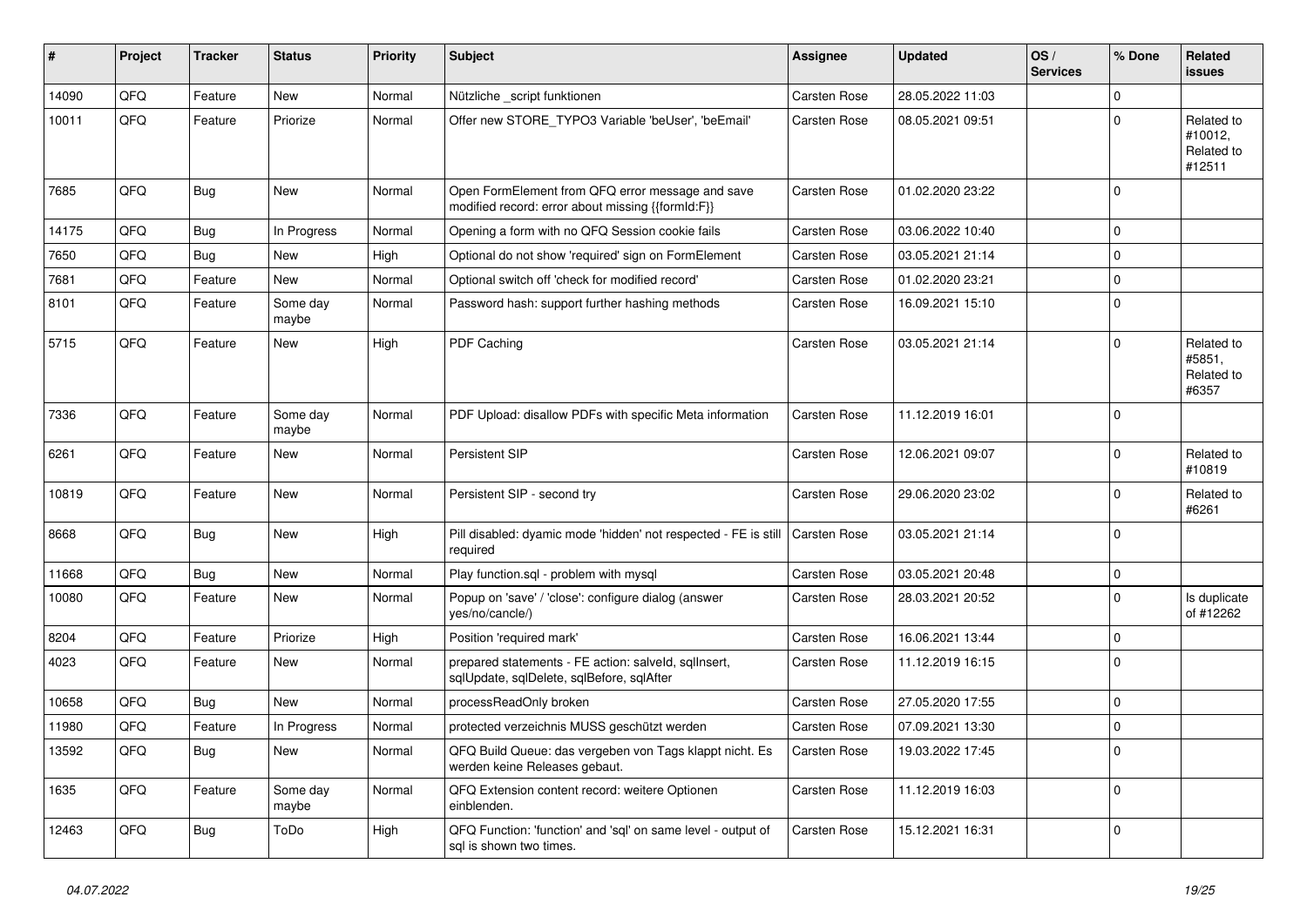| ∦     | Project | <b>Tracker</b> | <b>Status</b>     | <b>Priority</b> | Subject                                                                                                                               | Assignee            | <b>Updated</b>   | OS/<br><b>Services</b> | % Done      | Related<br>issues                                                      |
|-------|---------|----------------|-------------------|-----------------|---------------------------------------------------------------------------------------------------------------------------------------|---------------------|------------------|------------------------|-------------|------------------------------------------------------------------------|
| 12395 | QFQ     | Bug            | ToDo              | High            | QFQ Function: Result two times shown                                                                                                  | Carsten Rose        | 18.02.2022 08:59 |                        | $\Omega$    |                                                                        |
| 12465 | QFQ     | Feature        | New               | Normal          | QFQ Function: use in FE to fill StoreRecord                                                                                           | Carsten Rose        | 05.05.2021 21:58 |                        | $\Omega$    |                                                                        |
| 7524  | QFQ     | Bug            | New               | Normal          | QFQ throws a 'General Error' if 'fileadmin/protected/log/' is<br>not writeable                                                        | <b>Carsten Rose</b> | 01.02.2020 23:22 |                        | $\mathbf 0$ |                                                                        |
| 9927  | QFQ     | Feature        | New               | Normal          | QFQ Update: a) Update nur machen wenn BE User<br>eingeloggt ist., b) Bei Fehler genaue Meldung welcher<br>Updateschritt Probleme hat. | Carsten Rose        | 22.01.2020 12:59 |                        | $\Omega$    |                                                                        |
| 4839  | QFQ     | Feature        | Some day<br>maybe | Normal          | qfq-handle in <head> Abschnitt</head>                                                                                                 | Carsten Rose        | 11.12.2019 16:02 |                        | $\Omega$    |                                                                        |
| 6574  | QFQ     | Bug            | Priorize          | Normal          | qfq.log: Fehlermeldung wurde angezeigt, aber nicht geloggt                                                                            | Carsten Rose        | 01.02.2020 10:13 |                        | $\mathbf 0$ |                                                                        |
| 14187 | QFQ     | Feature        | New               | High            | gfg.log: show current URL                                                                                                             | Carsten Rose        | 28.05.2022 11:02 |                        | $\mathbf 0$ | Related to<br>#13933.<br>Related to<br>#12532,<br>Related to<br>#11893 |
| 5480  | QFQ     | Feature        | Some day<br>maybe | Normal          | QFQ: Dokumentation mit Screenshots versehen                                                                                           | Carsten Rose        | 01.02.2020 23:20 |                        | $\Omega$    | Related to<br>#9879                                                    |
| 8586  | QFQ     | Feature        | Some day<br>maybe | Normal          | QFQ: Enhance Error message for 'record not found'                                                                                     | Carsten Rose        | 16.09.2021 15:10 |                        | $\Omega$    |                                                                        |
| 4771  | QFQ     | Bug            | Some day<br>maybe | Normal          | qfq: select-down-values empty after save (edit-form for<br>program administrators)                                                    | Carsten Rose        | 01.02.2020 23:20 |                        | $\Omega$    | Related to<br>#4549, Has<br>duplicate<br>#4282                         |
| 7520  | QFQ     | Feature        | New               | Normal          | QR Code:  AS _qr ( AS _link)                                                                                                          | Carsten Rose        | 01.02.2020 23:22 |                        | $\Omega$    |                                                                        |
| 6483  | QFQ     | Bug            | <b>New</b>        | Normal          | R Store funktioniert nicht bei 'Report Notation' im FE                                                                                | Carsten Rose        | 01.02.2020 23:21 |                        | $\Omega$    |                                                                        |
| 7924  | QFQ     | Feature        | New               | Normal          | Radio/Checkbox with Tooltip                                                                                                           | Carsten Rose        | 01.02.2020 23:22 |                        | $\mathbf 0$ |                                                                        |
| 11239 | QFQ     | <b>Bug</b>     | <b>New</b>        | Normal          | Radiobutton (plain): horizontales Rendern abhängig vom<br>Datentyp in der Datenbank                                                   | Carsten Rose        | 30.09.2020 18:37 |                        | $\Omega$    |                                                                        |
| 7513  | QFQ     | Bug            | New               | Normal          | Radios not correct aligned                                                                                                            | Carsten Rose        | 01.02.2020 23:22 |                        | $\mathbf 0$ |                                                                        |
| 7795  | QFQ     | <b>Bug</b>     | New               | Normal          | Readonly Form: Typeahead-Felder                                                                                                       | Carsten Rose        | 01.02.2020 23:22 |                        | $\mathbf 0$ | Related to<br>#10640                                                   |
| 3867  | QFQ     | Feature        | Priorize          | Normal          | Readonly Formular: Template Groups add/delete<br>ausbeldnen                                                                           | Carsten Rose        | 05.05.2021 22:12 |                        | 0           |                                                                        |
| 3109  | QFQ     | Bug            | Some day<br>maybe | High            | RealUrl: Links werden nicht korrekt gerendert                                                                                         | Carsten Rose        | 03.05.2021 21:14 |                        | $\mathbf 0$ |                                                                        |
| 7280  | QFQ     | Feature        | New               | Normal          | recently used table                                                                                                                   | Carsten Rose        | 01.02.2020 23:21 |                        | $\mathbf 0$ |                                                                        |
| 7480  | QFQ     | Feature        | New               | Normal          | Record History (Undo / Redo)                                                                                                          | Carsten Rose        | 11.12.2019 16:16 |                        | 0           | Related to<br>#2361                                                    |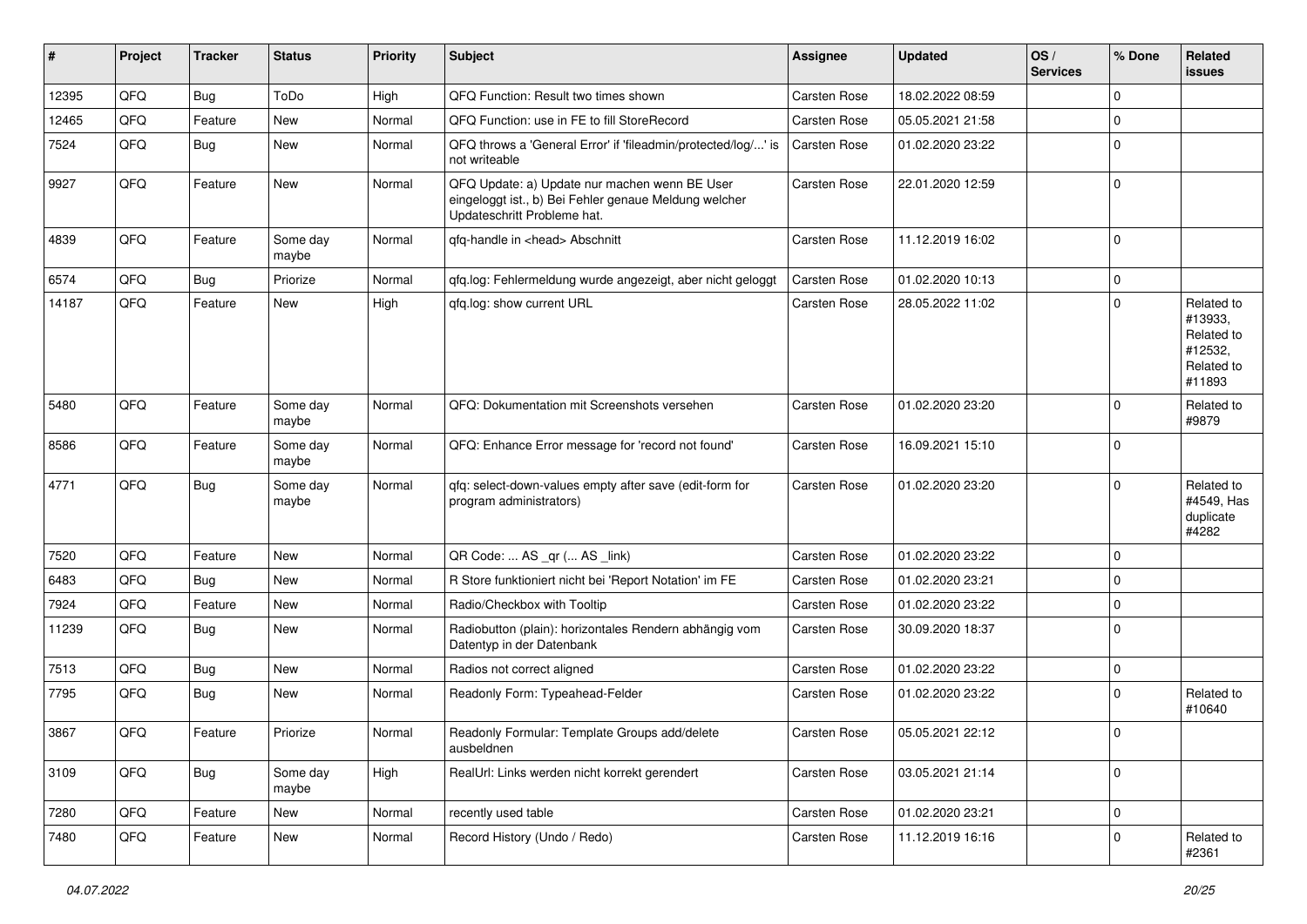| #     | Project | <b>Tracker</b> | <b>Status</b>     | <b>Priority</b> | Subject                                                                                            | <b>Assignee</b>     | <b>Updated</b>   | OS/<br><b>Services</b> | % Done      | Related<br>issues                                                      |
|-------|---------|----------------|-------------------|-----------------|----------------------------------------------------------------------------------------------------|---------------------|------------------|------------------------|-------------|------------------------------------------------------------------------|
| 9789  | QFQ     | Bug            | In Progress       | High            | Record Lock: release to early on 'leave page'                                                      | Carsten Rose        | 10.01.2022 09:25 |                        | 100         | Related to<br>#10081,<br>Related to<br>#9173.<br>Related to<br>#8702   |
| 7099  | QFQ     | Feature        | <b>New</b>        | Normal          | Redesign FormEditor                                                                                | <b>Carsten Rose</b> | 01.02.2020 23:21 |                        | $\Omega$    |                                                                        |
| 13700 | QFQ     | Feature        | New               | Normal          | Redesign gfg.io Seite                                                                              | Carsten Rose        | 19.03.2022 17:43 |                        | $\mathbf 0$ |                                                                        |
| 10012 | QFQ     | Feature        | Priorize          | Normal          | redirectAllMailTo: {{beEmail:T}}                                                                   | Carsten Rose        | 08.05.2021 09:54 |                        | $\Omega$    | Related to<br>#12412,<br>Related to<br>#12413,<br>Related to<br>#10011 |
| 12611 | QFQ     | Feature        | Some day<br>maybe | Normal          | Refactoring: Bootstrap with Lazy Loading                                                           | <b>Carsten Rose</b> | 08.06.2022 10:37 |                        | $\Omega$    | Related to<br>#12490,<br>Related to<br>#10013,<br>Related to<br>#7732  |
| 10005 | QFQ     | Feature        | Priorize          | Normal          | Report / special column name:  AS _calendar                                                        | <b>Carsten Rose</b> | 03.06.2020 17:28 |                        | $\mathbf 0$ |                                                                        |
| 11323 | QFQ     | Feature        | Some day<br>maybe | Normal          | Report Frontend Editor Modal + Codemirror                                                          | Carsten Rose        | 16.09.2021 15:10 |                        | $\Omega$    | Related to<br>#11036                                                   |
| 8975  | QFQ     | Feature        | <b>New</b>        | Normal          | Report Notation: 2.0                                                                               | Carsten Rose        | 01.02.2020 23:22 |                        | $\Omega$    | Related to<br>#8963                                                    |
| 9983  | QFQ     | Feature        | <b>New</b>        | Normal          | Report Notation: new keyword 'range'                                                               | Carsten Rose        | 01.02.2020 15:55 |                        | $\Omega$    |                                                                        |
| 7261  | QFQ     | Bug            | <b>New</b>        | Normal          | Report pathFilename for user without path, only the filename                                       | Carsten Rose        | 01.02.2020 23:21 |                        | $\Omega$    |                                                                        |
| 6723  | QFQ     | Feature        | <b>New</b>        | Normal          | Report QFQ Installation and Version                                                                | Carsten Rose        | 12.06.2021 09:07 |                        | $\Omega$    |                                                                        |
| 3967  | QFQ     | Feature        | Some day<br>maybe | High            | Report: Checkbox, Radio, Dropdown, Input welches ohne<br>Submit funktioniert - 'Inline-Form'       | Carsten Rose        | 03.05.2021 21:14 |                        | $\Omega$    |                                                                        |
| 3991  | QFQ     | Feature        | Some day<br>maybe | Normal          | report: Columnname '_skipWrap' skips 'fbeg', 'fend'                                                | Carsten Rose        | 11.12.2019 16:03 |                        | $\Omega$    |                                                                        |
| 14323 | QFQ     | Bug            | In Progress       | Normal          | Report: render=both single - no impact                                                             | Carsten Rose        | 19.06.2022 18:31 |                        | $\mathbf 0$ |                                                                        |
| 9811  | QFQ     | Feature        | New               | Normal          | Report: tag every n'th row                                                                         | <b>Carsten Rose</b> | 01.02.2020 23:22 |                        | $\mathbf 0$ |                                                                        |
| 5345  | QFQ     | Feature        | New               | Normal          | Report: UPDATE / INSERT / DELETE statements should<br>trigger subqueries, depending on the result. | Carsten Rose        | 27.05.2020 16:11 |                        | 0           |                                                                        |
| 9394  | QFQ     | Feature        | Priorize          | Normal          | REST: allow for non numerical ids in get requests                                                  | Carsten Rose        | 05.05.2021 22:10 |                        | $\mathbf 0$ |                                                                        |
| 12974 | QFQ     | <b>Bug</b>     | New               | High            | Sanitize Queries in Action-Elements                                                                | Carsten Rose        | 07.12.2021 17:19 |                        | 0           |                                                                        |
| 5428  | QFQ     | Feature        | Some day<br>maybe | Normal          | secure thumbnail: late render on access.                                                           | Carsten Rose        | 01.02.2020 23:20 |                        | $\mathbf 0$ |                                                                        |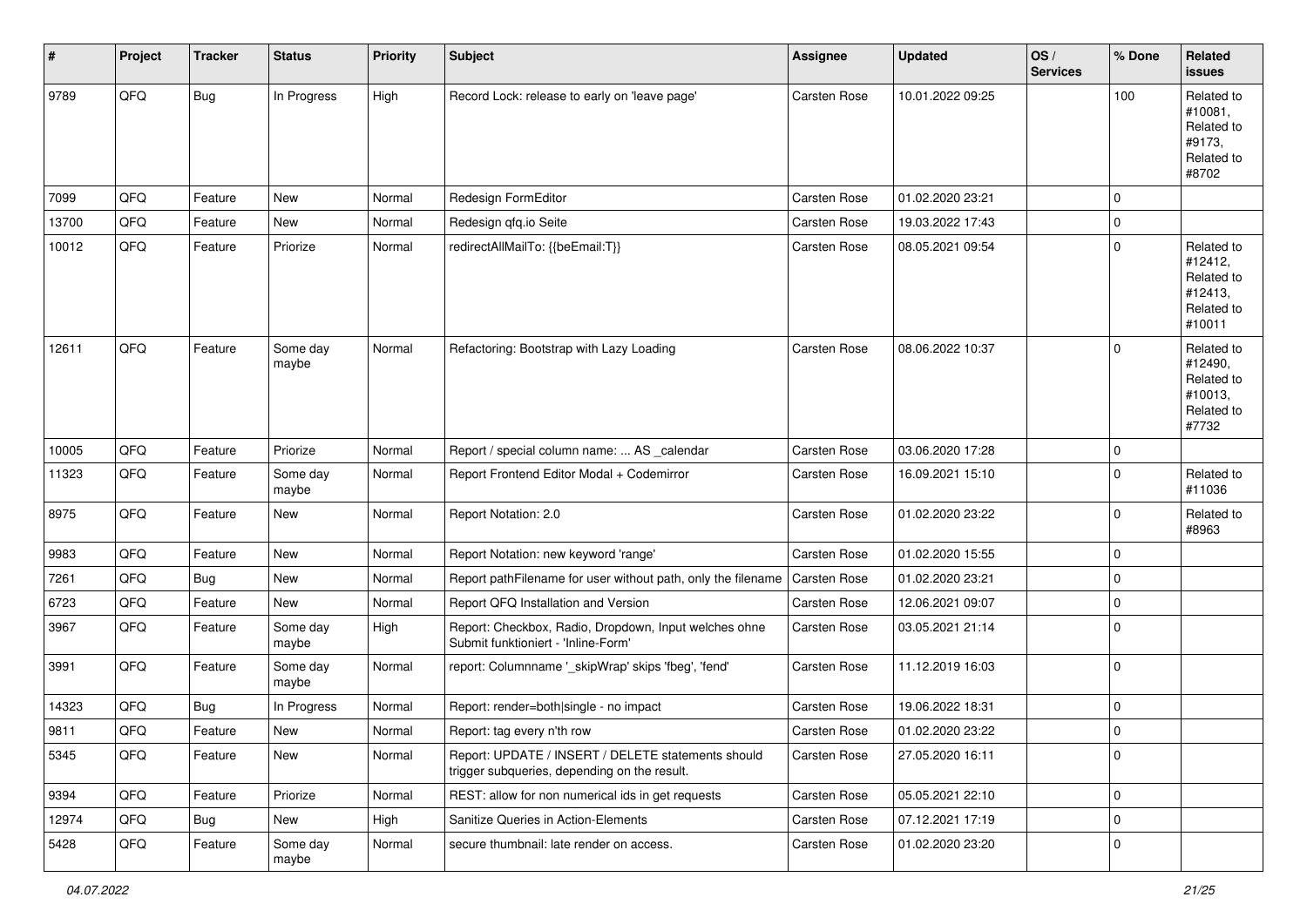| $\vert$ # | Project | <b>Tracker</b> | <b>Status</b>     | <b>Priority</b> | Subject                                                                                            | Assignee     | <b>Updated</b>   | OS/<br><b>Services</b> | % Done      | Related<br>issues                             |
|-----------|---------|----------------|-------------------|-----------------|----------------------------------------------------------------------------------------------------|--------------|------------------|------------------------|-------------|-----------------------------------------------|
| 3727      | QFQ     | Feature        | <b>New</b>        | High            | Security: Session Hijacking erschweren                                                             | Carsten Rose | 03.05.2021 21:14 |                        | $\mathbf 0$ |                                               |
| 11076     | QFQ     | Feature        | In Progress       | Normal          | SELECT  AS _websocket                                                                              | Carsten Rose | 30.08.2020 17:49 |                        | 0           |                                               |
| 7519      | QFQ     | Feature        | New               | Normal          | Select: Multi                                                                                      | Carsten Rose | 01.02.2020 23:22 |                        | $\mathbf 0$ |                                               |
| 7616      | QFQ     | Bug            | Priorize          | Normal          | Selectlist with Enum & Dynamic Update                                                              | Carsten Rose | 01.02.2020 10:13 |                        | $\mathbf 0$ |                                               |
| 11080     | QFQ     | Feature        | New               | Normal          | Send MQTT messages                                                                                 | Carsten Rose | 29.08.2020 19:49 |                        | $\mathbf 0$ |                                               |
| 7014      | QFQ     | <b>Bug</b>     | <b>New</b>        | Normal          | Sending invalid emails succeeds when<br>debug.redirectAllMailTo is set                             | Carsten Rose | 01.02.2020 23:21 |                        | $\Omega$    |                                               |
| 4956      | QFQ     | Feature        | Some day<br>maybe | Normal          | Sendmail: Benutzerdefinierte Headers                                                               | Carsten Rose | 11.12.2019 16:02 |                        | $\Omega$    |                                               |
| 8963      | QFQ     | Feature        | Priorize          | Normal          | Setting values in a store: flexible way                                                            | Carsten Rose | 05.05.2021 22:10 |                        | $\mathbf 0$ | Related to<br>#8975                           |
| 3537      | QFQ     | Feature        | Some day<br>maybe | Low             | SHOW COLUMNS FROM tableName - Extend '{{!'<br>definition                                           | Carsten Rose | 11.12.2019 16:02 |                        | 0           |                                               |
| 7107      | QFQ     | Feature        | Some day<br>maybe | Normal          | Showcase Registration Tool: Anmeldung / Administration :<br>Liste Anmeldungen / Emaileinaldung     | Carsten Rose | 11.12.2019 16:01 |                        | 0           |                                               |
| 9121      | QFQ     | Bug            | Priorize          | High            | sip links have r and __dbIndexData set                                                             | Carsten Rose | 12.06.2021 10:41 |                        | $\Omega$    |                                               |
| 9707      | QFQ     | Feature        | <b>New</b>        | Normal          | SIP security: encode pageld and check pageld on decode                                             | Carsten Rose | 01.02.2020 23:22 |                        | $\mathbf 0$ |                                               |
| 12532     | QFQ     | Feature        | New               | High            | SIP-Parameter bei Seitenaufruf in Browser-Console<br>anzeigen                                      | Carsten Rose | 07.12.2021 17:19 |                        | $\mathbf 0$ | Related to<br>#11893,<br>Related to<br>#14187 |
| 12512     | QFQ     | Bug            | <b>New</b>        | Normal          | Some MySQL Installation can't use 'stored procedures'                                              | Carsten Rose | 19.03.2022 17:48 |                        | $\mathbf 0$ |                                               |
| 7683      | QFQ     | Feature        | <b>New</b>        | Normal          | Special column names in '{{ SELECT  AS _link }}' should<br>be detected                             | Carsten Rose | 01.02.2020 23:21 |                        | 0           |                                               |
| 9928      | QFQ     | Feature        | Priorize          | Normal          | SpecialColumnName: a) Deprecated: ' AS "_+tag "', b)<br>New: ' AS "_ <tag1><tag2>" '</tag2></tag1> | Carsten Rose | 01.02.2020 23:17 |                        | $\mathbf 0$ | Related to<br>#9929                           |
| 8806      | QFQ     | Feature        | New               | Normal          | SQL Function nl2br                                                                                 | Carsten Rose | 01.02.2020 23:22 |                        | $\Omega$    |                                               |
| 12545     | QFQ     | Bug            | <b>New</b>        | Urgent          | sql.log not created / updated                                                                      | Carsten Rose | 14.12.2021 16:02 |                        | $\mathbf 0$ |                                               |
| 4050      | QFQ     | Feature        | New               | Normal          | sql.log: 1) FormElement ID which causes a specific action,<br>2) Result in the same row.           | Carsten Rose | 15.04.2020 11:35 |                        | $\mathbf 0$ | Related to<br>#5458                           |
| 12504     | QFQ     | Feature        | Priorize          | Normal          | sql.log: report fe.id                                                                              | Carsten Rose | 05.05.2021 22:09 |                        | 0           |                                               |
| 3941      | QFQ     | Feature        | Some day<br>maybe | Normal          | sqlAfter: es sollten mehrere moeglich sein                                                         | Carsten Rose | 11.12.2019 16:03 |                        | 0           | Related to<br>#3942                           |
| 4026      | QFG     | Feature        | Some day<br>maybe | Normal          | sqlLog.sql: log number of FE.id                                                                    | Carsten Rose | 11.12.2019 16:03 |                        | 0           | Related to<br>#5458                           |
| 9129      | QFQ     | Feature        | New               | Normal          | sqlValidate: Message as notification, not as error                                                 | Carsten Rose | 01.02.2020 23:22 |                        | 0           | Related to<br>#9128                           |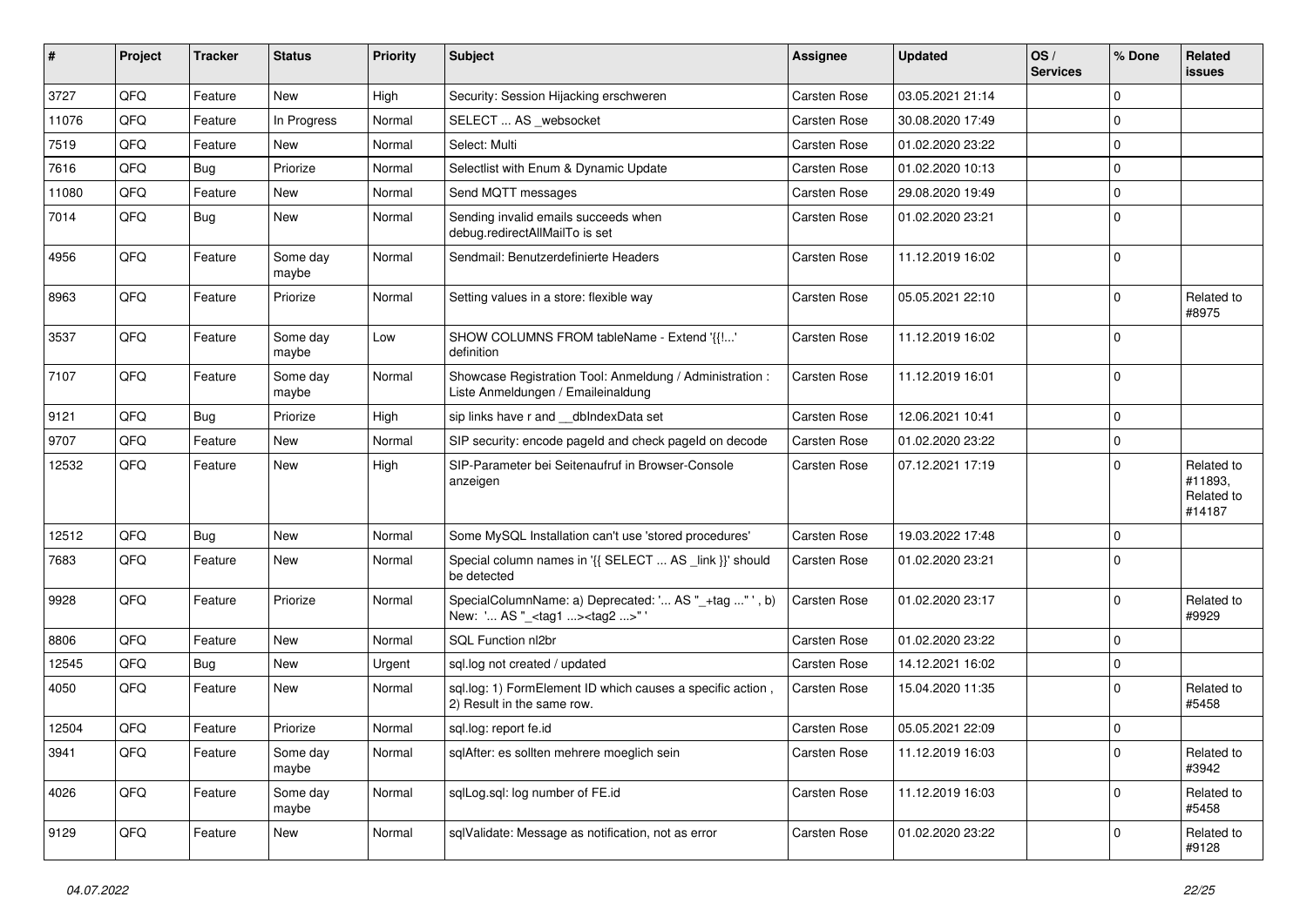| #     | Project | <b>Tracker</b> | <b>Status</b>     | <b>Priority</b> | <b>Subject</b>                                                                                       | Assignee                                               | <b>Updated</b>   | OS/<br><b>Services</b> | % Done      | Related<br><b>issues</b>                      |                      |
|-------|---------|----------------|-------------------|-----------------|------------------------------------------------------------------------------------------------------|--------------------------------------------------------|------------------|------------------------|-------------|-----------------------------------------------|----------------------|
| 10081 | QFQ     | Bug            | <b>New</b>        | High            | Stale record lock after 'forbidden' character                                                        | Carsten Rose                                           | 03.05.2021 21:12 |                        | $\Omega$    | Related to<br>#10082,<br>Related to<br>#9789  |                      |
| 9173  | QFQ     | Bug            | Priorize          | Urgent          | Stale Record Lock: Firefox                                                                           | Carsten Rose                                           | 03.05.2021 21:14 |                        | $\Omega$    | Related to<br>#9789                           |                      |
| 12413 | QFQ     | Feature        | New               | Normal          | STORE_TYPO3: enhance for {{be_users.email:T}},<br>{{fe users.email:T}}                               | Carsten Rose                                           | 03.05.2021 20:45 |                        | $\Omega$    | Related to<br>#12412,<br>Related to<br>#10012 |                      |
| 11775 | QFQ     | Feature        | <b>New</b>        | Normal          | Subrecord Tooltip pro Feld                                                                           | Carsten Rose                                           | 18.12.2020 15:22 |                        | $\Omega$    | Related to<br>#11955                          |                      |
| 3432  | QFQ     | Feature        | New               | Normal          | subrecord: dynamicUpdate                                                                             | Carsten Rose                                           | 11.06.2020 21:10 |                        | $\mathbf 0$ | Related to<br>#5691                           |                      |
| 8187  | QFQ     | Feature        | New               | Normal          | Subrecord: enable/hide new button - make new/edit/delete<br>customizeable.                           | Carsten Rose                                           | 06.03.2021 18:44 |                        | $\Omega$    | Related to<br>#11326                          |                      |
| 11955 | QFQ     | Feature        | <b>New</b>        | Normal          | subrecord: new title option to set <th> attributes - e.g. to<br/>customize tablesorter options.</th> | attributes - e.g. to<br>customize tablesorter options. | Carsten Rose     | 03.05.2021 20:47       |             | $\mathbf 0$                                   | Related to<br>#11775 |
| 7574  | QFQ     | <b>Bug</b>     | New               | Normal          | Substitute error: form element not reported / dont parse<br>Form.note                                | Carsten Rose                                           | 01.02.2020 23:21 |                        | $\mathbf 0$ |                                               |                      |
| 12477 | QFQ     | Feature        | New               | Normal          | Support for refactoring: Form, FormElement, diverse<br>Tabellen/Spalten, tt-content Records          | Carsten Rose                                           | 03.05.2021 20:45 |                        | $\Omega$    |                                               |                      |
| 12520 | QFQ     | Bug            | <b>New</b>        | Normal          | Switch FE User: still active even FE User session expired                                            | Carsten Rose                                           | 19.03.2022 17:48 |                        | $\mathbf 0$ |                                               |                      |
| 3402  | QFQ     | Feature        | Some day<br>maybe | Normal          | Syntax Highlighting via CodeMirror                                                                   | Carsten Rose                                           | 11.12.2019 16:02 |                        | 100         | Related to<br>#3207                           |                      |
| 4258  | QFQ     | Feature        | Some day<br>maybe | High            | <b>System Defaults: Forms</b>                                                                        | Carsten Rose                                           | 03.05.2021 21:14 |                        | $\mathbf 0$ |                                               |                      |
| 12584 | QFQ     | Feature        | Feedback          | Normal          | T3 v10 migration script: replace alias-patterns (v11)                                                | Carsten Rose                                           | 28.05.2022 11:12 |                        | 100         |                                               |                      |
| 14304 | QFQ     | Bug            | <b>New</b>        | Normal          | table sorter view safer does not work                                                                | Carsten Rose                                           | 10.06.2022 11:49 |                        | $\mathbf 0$ |                                               |                      |
| 10745 | QFQ     | Feature        | Some day<br>maybe | Normal          | Tablesorter Excel Export                                                                             | Carsten Rose                                           | 16.09.2021 15:09 |                        | $\Omega$    |                                               |                      |
| 12679 | QFQ     | Feature        | New               | Normal          | tablesorter: custom column width                                                                     | Carsten Rose                                           | 16.06.2021 11:10 |                        | $\pmb{0}$   |                                               |                      |
| 10506 | QFQ     | <b>Bug</b>     | <b>New</b>        | High            | Template Group broken on MultiDB instance                                                            | Carsten Rose                                           | 03.05.2021 21:12 |                        | $\Omega$    | Related to<br>#10505                          |                      |
| 12716 | QFQ     | Bug            | New               | Normal          | template group: Pattern only applied to first instance                                               | Carsten Rose                                           | 19.03.2022 17:47 |                        | $\mathbf 0$ |                                               |                      |
| 12045 | QFQ     | <b>Bug</b>     | New               | Normal          | templateGroup afterSave FE: Aufruf ohne<br>sglHonorFormElements funktioniert nicht                   | Carsten Rose                                           | 18.02.2021 16:33 |                        | $\mathbf 0$ |                                               |                      |
| 12702 | QFQ     | Bug            | New               | High            | templateGroup: broken in multiDb Setup                                                               | Carsten Rose                                           | 14.12.2021 16:02 |                        | $\mathbf 0$ |                                               |                      |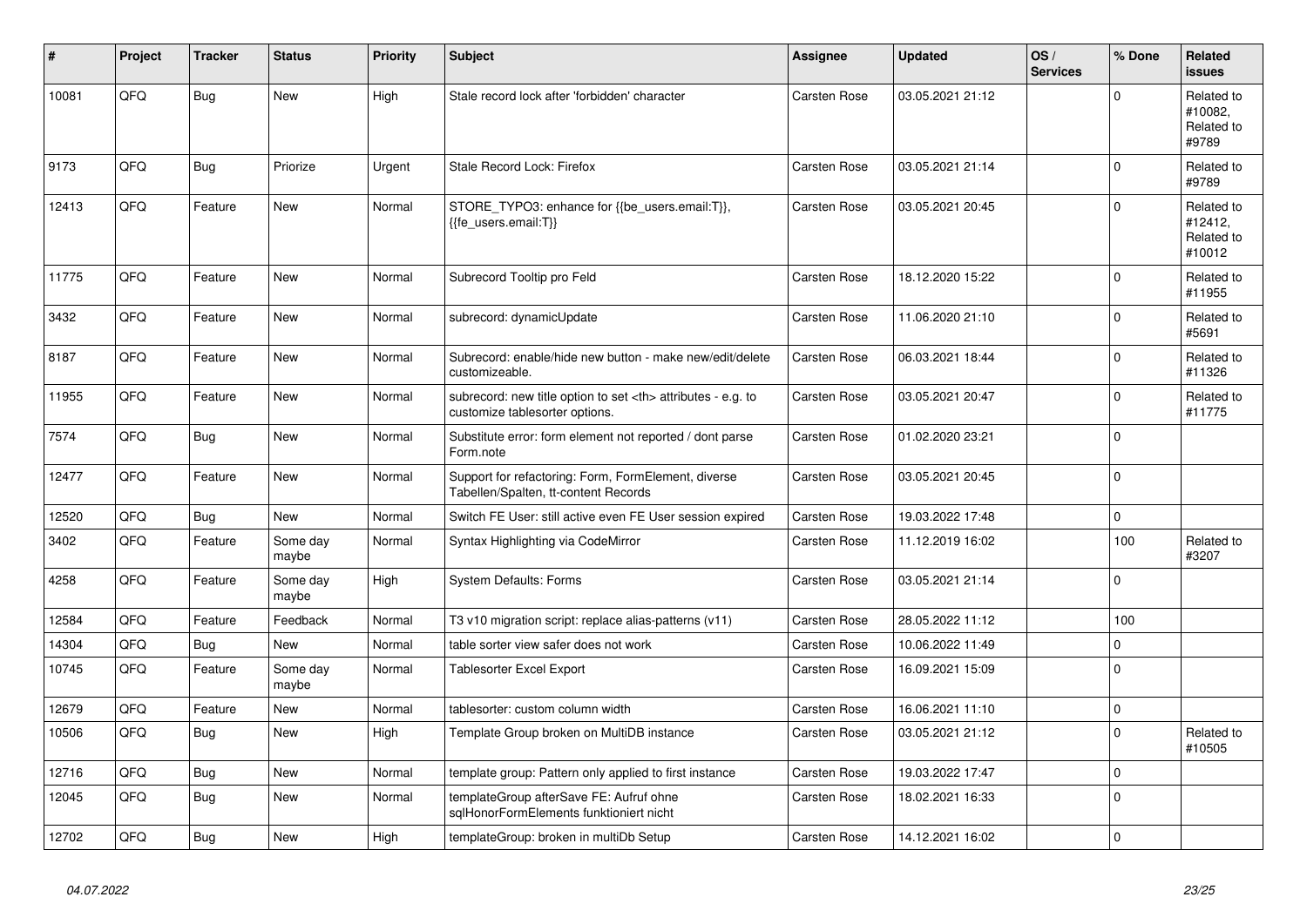| ∦     | Project | <b>Tracker</b> | <b>Status</b>     | <b>Priority</b> | <b>Subject</b>                                                                                                       | Assignee            | <b>Updated</b>   | OS/<br><b>Services</b> | % Done      | Related<br><b>issues</b>                    |
|-------|---------|----------------|-------------------|-----------------|----------------------------------------------------------------------------------------------------------------------|---------------------|------------------|------------------------|-------------|---------------------------------------------|
| 3882  | QFQ     | Bug            | Some day<br>maybe | Normal          | templateGroup: disable 'add' if limit is reached - funktioniert<br>nicht wenn bereits records existierten            | <b>Carsten Rose</b> | 11.12.2019 16:03 |                        | $\Omega$    |                                             |
| 7521  | QFQ     | Feature        | New               | Normal          | TemplateGroup: fe.type=upload                                                                                        | Carsten Rose        | 01.02.2020 23:21 |                        | $\Omega$    | Related to<br>#9706                         |
| 3385  | QFQ     | Feature        | Some day<br>maybe | Normal          | templateGroup: insert/update/delete non primary records                                                              | <b>Carsten Rose</b> | 11.12.2019 16:02 |                        | $\Omega$    |                                             |
| 3588  | QFQ     | Bug            | Some day<br>maybe | Normal          | templateGroup: versteckte Elemente werden weiterhin<br>gespeichert.                                                  | Carsten Rose        | 11.12.2019 16:02 |                        | $\Omega$    |                                             |
| 4549  | QFQ     | Bug            | Some day<br>maybe | Normal          | TemplateGroups: FE.type SELECT loose selected value<br>after save                                                    | Carsten Rose        | 01.02.2020 23:20 |                        | $\Omega$    | Related to<br>#4548,<br>Related to<br>#4771 |
| 4757  | QFQ     | Feature        | Some day<br>maybe | Normal          | Test subrecord: download links ok? Links ok?                                                                         | <b>Carsten Rose</b> | 01.02.2020 23:20 |                        | $\Omega$    |                                             |
| 9704  | QFQ     | Feature        | Some day<br>maybe | Normal          | Thumbnails Generieren beim Splitten von PDF Files                                                                    | <b>Carsten Rose</b> | 11.12.2019 16:01 |                        | $\Omega$    |                                             |
| 12186 | QFQ     | Feature        | New               | High            | TinyMCE Config für Objekte                                                                                           | Carsten Rose        | 07.12.2021 17:19 |                        | $\Omega$    | <b>Blocks</b><br>#12632                     |
| 12439 | QFQ     | Feature        | In Progress       | Normal          | TinyMCE Paste from Word & Character Count/Limit                                                                      | Carsten Rose        | 05.05.2021 22:15 |                        | $\Omega$    |                                             |
| 7239  | QFQ     | Feature        | New               | Normal          | TinyMCE: html tag whitelist                                                                                          | <b>Carsten Rose</b> | 01.02.2020 23:21 |                        | $\Omega$    | Related to<br>#14320                        |
| 12632 | QFQ     | Feature        | New               | Normal          | TinyMCE: Prepare CSS classes for images                                                                              | Carsten Rose        | 04.06.2021 14:35 |                        | 100         | <b>Blocked by</b><br>#12186                 |
| 12664 | QFQ     | Feature        | New               | Normal          | TinyMCE: report/remove malicous HTML/JS Code                                                                         | <b>Carsten Rose</b> | 19.03.2022 17:47 |                        | $\Omega$    | Related to<br>#14320                        |
| 7456  | QFQ     | Bug            | Some day<br>maybe | Low             | Todos in Code: solve or make ticket                                                                                  | <b>Carsten Rose</b> | 16.09.2021 15:10 |                        | $\Omega$    |                                             |
| 9968  | QFQ     | Feature        | Priorize          | Normal          | Tooltip in Links for Developer                                                                                       | Carsten Rose        | 01.02.2020 23:17 |                        | $\mathbf 0$ |                                             |
| 8044  | QFQ     | Feature        | Priorize          | Normal          | Transaction: a) Form, b) Report                                                                                      | Carsten Rose        | 05.05.2021 22:14 |                        | $\Omega$    | Related to<br>#8043                         |
| 12187 | QFQ     | Bug            | New               | Normal          | Trigger FormAsFile() via Report: probably problem with multi   Carsten Rose<br>DB setup                              |                     | 20.03.2021 21:20 |                        | 0           |                                             |
| 12400 | QFQ     | Feature        | <b>New</b>        | Normal          | Tutorial ist in QFQ Doku, Wird in der Suche gefunden, es<br>gibt aber kein Menupunkt - Inhalt ueberpruefen           | Carsten Rose        | 03.05.2021 20:45 |                        | 0           |                                             |
| 5894  | QFQ     | Feature        | Feedback          | Normal          | Typeahead in Report: show/hide rows dynamically                                                                      | Carsten Rose        | 18.02.2022 08:50 |                        | $\Omega$    | Related to<br>#5893,<br>Related to<br>#5885 |
| 3895  | QFQ     | Bug            | Some day<br>maybe | Normal          | typeahead pedantic: on lehrkredit Idap webpass - if only one<br>person is in dropdown, such person can't be selected | Carsten Rose        | 11.12.2019 16:03 |                        | 0           |                                             |